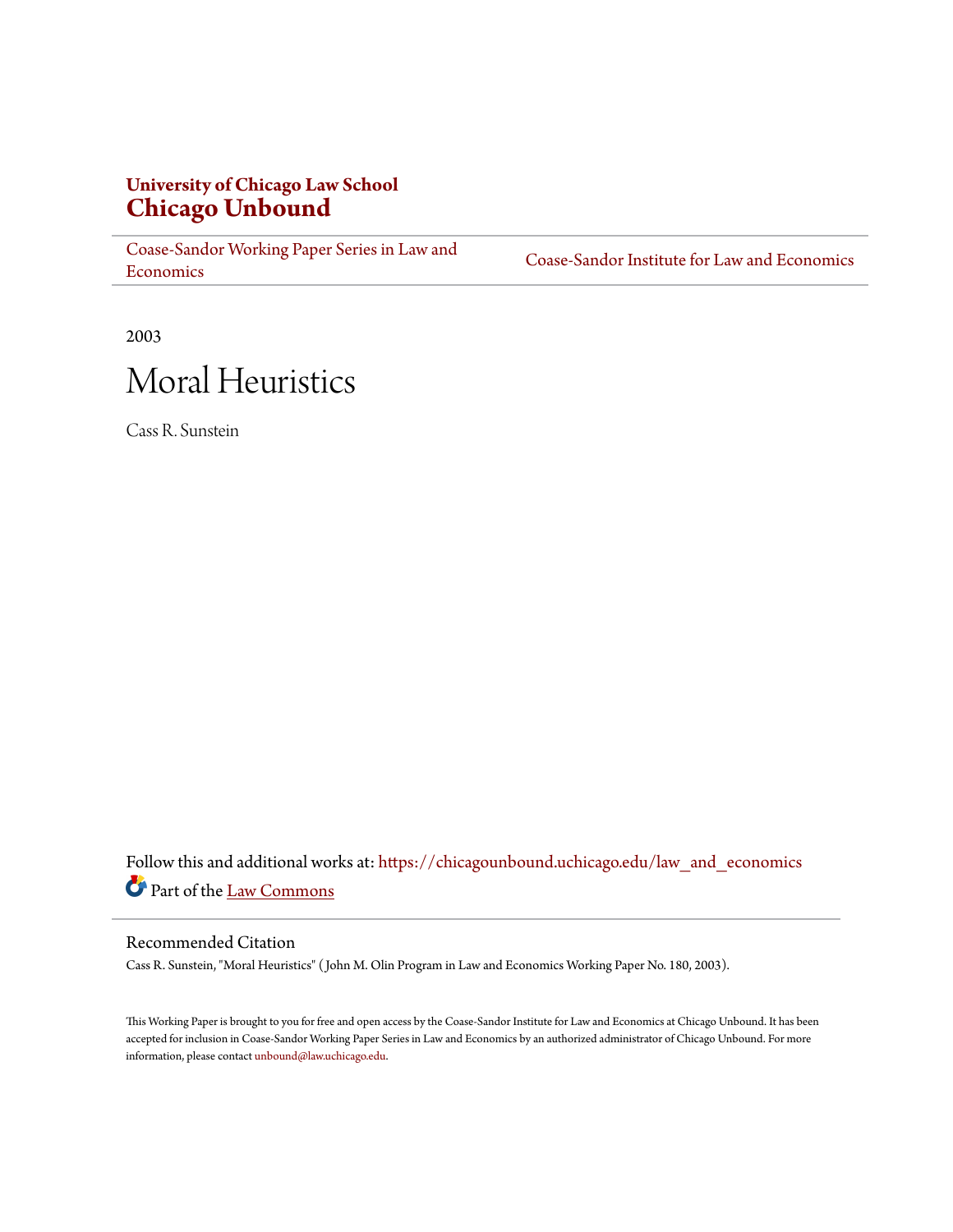# CHICAGO

### **JOHN M. OLIN LAW & ECONOMICS WORKING PAPER NO. 180 (2D SERIES)**



# Moral Heuristics

*Cass R. Sunstein*

## **THE LAW SCHOOL THE UNIVERSITY OF CHICAGO**

March 2003

This paper can be downloaded without charge at: The Chicago Working Paper Series Index: [http://www.law.uchicago.edu/Lawecon/index.html](http://www.law.uchicago.edu/Publications/Working/index.html) and at the Social Science Research Network Electronic Paper Collection: http://ssrn.com/abstract\_id=387941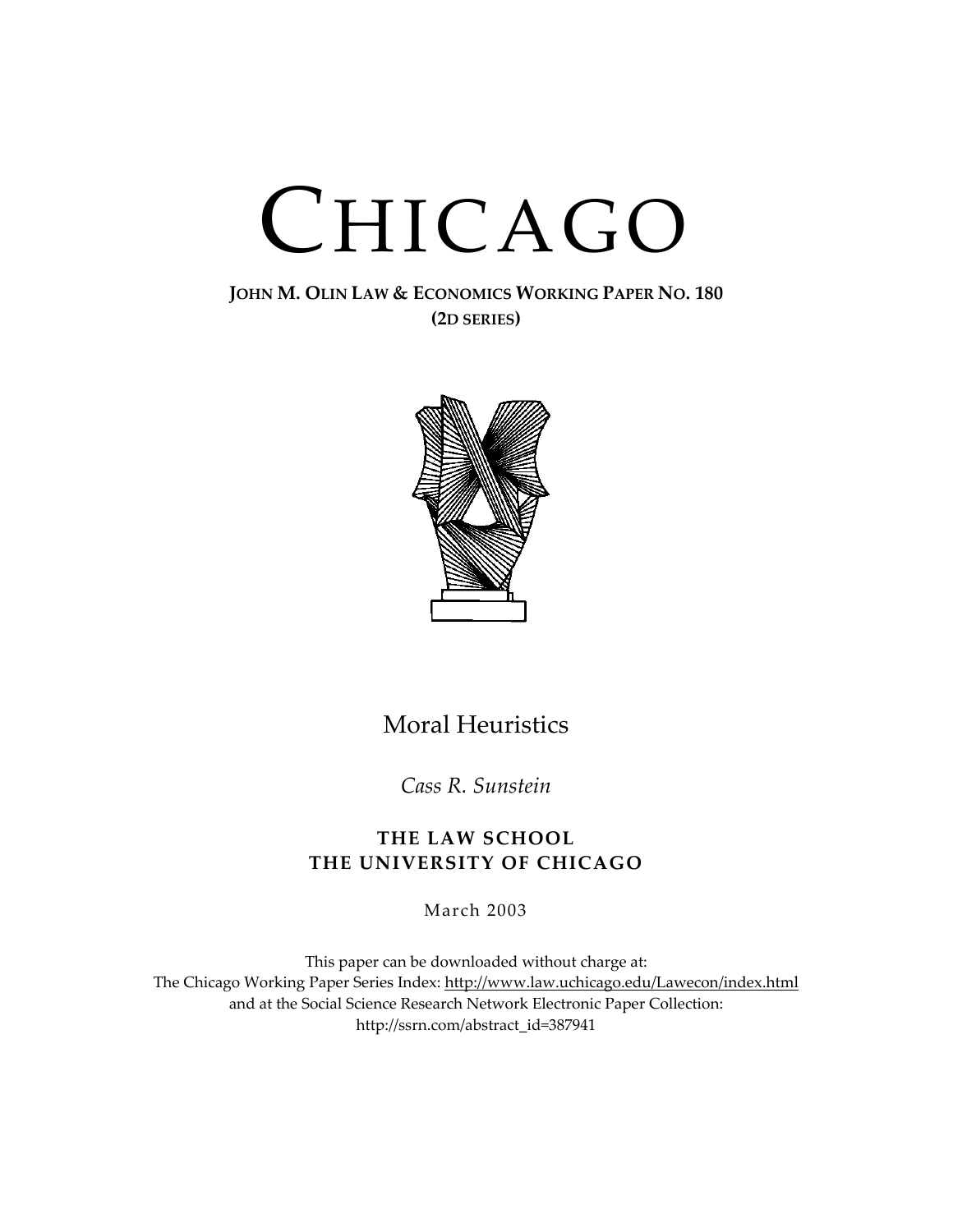Preliminary draft 3/8/03 All rights reserved

 $\overline{a}$ 

#### **Moral Heuristics**

Cass R. Sunstein**[\\*](#page-2-0)** 

#### **Abstract**

*With respect to questions of fact, people use heuristics—mental short-cuts, or rules of thumb, that generally work well, but that also lead to systematic errors. People use moral heuristics too—moral short-cuts, or rules of thumb, that lead to mistaken and even absurd moral judgments. These judgments are highly relevant to law and politics. Examples are given from a number of domains, with an emphasis on appropriate punishment. Moral framing effects are discussed as well.* 

#### **I. Introduction**

Consider two positions voiced by many people in the American media in 2003:

- 1. When you have been a fan of a sports team, you have a moral obligation to continue to be a fan even if the team is now terrible. It is disloyal to cease being a fan merely because the team keeps losing. "Once you're a fan, you're a fan for life."
- 2. In opposing military action to topple Saddam Hussein, France violated its moral obligations. The United States liberated France from Hitler's Germany, and if the United States favored military action to topple Saddam Hussein, France was under a moral obligation to support the United States.

Both of these claims are absurd. A sports team is not a person or a friend, but a collection of strangers, whose personnel changes over time. There is nothing immoral about following and liking a team in one year, but ignoring or disliking that same team a few years later. You don't have a moral obligation to continue to support a sports team. To be sure, France owes the United States a debt of gratitude and more. And if America's position is right, France should agree with America. But France was not obliged to accept the American position on war with Iraq, certainly not if it believed that such a war would be unjust or against the interests of all those concerned. Of course there are vigorous arguments on behalf of collective responsibilities and group-level attachments. But even if we accept those arguments, and believe in collective responsibilities, we are most unlikely to be able to accept these claims about the moral obligations of sports fans and France.

<span id="page-2-0"></span><sup>\*</sup> Karl N. Llewellyn Distinguished Service Professor of Jurisprudence, Law School and Department of Political Science, University of Chicago. I am grateful to Eric Posner and Adrian Vermeule for valuable comments on a previous draft.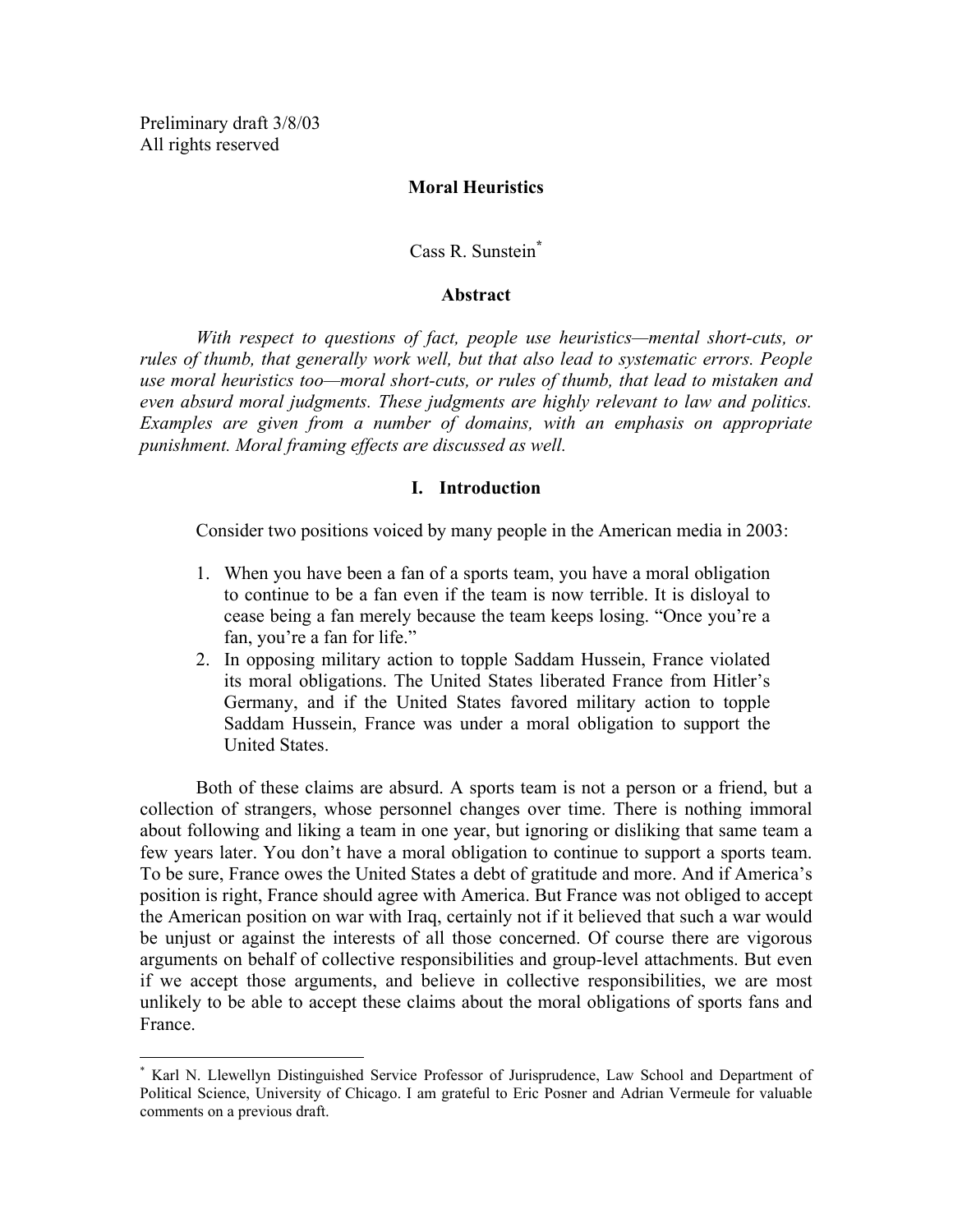What is interesting about these claims is not their absurdity, but the fact that both of them have a structure, one that makes them humanly recognizable rather than arbitrary or unintelligible. In both cases, people are overgeneralizing from a moral intuition that works well in daily life.<sup>[1](#page-3-0)</sup> In the case of the sports team, the moral intuition involves relationships between friends. It is morally wrong to be a "fair weather friend"; you shouldn't abandon a friend who has fallen on hard times. If the relationship between fans and teams is analogous to the relationship between friends, then it is also morally wrong to be a "fair weather fan." In the case of France, friendship is also the operative analogy. If people save your life, you should be loyal to them; you shouldn't stab your benefactors in the back when they're at risk. Both claims take sound moral intuitions, useful for most of life's situations, and generalize them to superficially similar contexts in which those intuitions lose their foundations. In both cases, people are using moral heuristics—moral short-cuts, or rules of thumb, that work well most of the time, but that also systematically misfire.

My goal in this essay is to suggest that moral heuristics play a pervasive role in moral, political, and legal judgments, and that they produce serious mistakes. Often such heuristics represent generalizations from a range of problems for which they are indeed well-suited. Usually such heuristics work well. The problem comes when the generalizations are wrenched out of context and treated as freestanding or universal principles, applicable to situations in which their justifications no longer operate. Because the generalizations are treated as freestanding or universal, their application seems obvious, and those who reject them appear morally obtuse, possibly even monstrous. I want to urge that the appearance is misleading. And by drawing attention to moral heuristics, I hope to give a possible answer to the puzzling question about why people make persistent moral errors. Often, I suggest, the answer lies not in self-interest, stupidity, or venality, but in the use of heuristics that misfire.

In making these claims, I draw on existing psychological work on heuristics and biases,pioneered by Daniel Kahneman and Amos Tversky.<sup>2</sup> That works deals not with moral questions, but with issues of fact. The basic claim here is that in answering hard factual questions, those who lack accurate information use simple rules of thumb. How many words, on a particular page, will have "ing" as the last three letters? How many words, on a particular page, will have the "n" as the second-to-last letter? Most people think that a significant number of words will end in "ing," and that a smaller number of words will have "n" as the second-to-last letter—even though a moment's reflection shows that this cannot possibly be true. People err because they use an identifiable

<span id="page-3-0"></span><sup>&</sup>lt;sup>1</sup> On overgeneralization, see Jonathan Baron, Nonconsequentialist Decisions, 17 Behavioral and Brain Sciences 1 (1994); I have learned a great deal from Baron's analysis and from Baron's work in general. See Jonathan Baron, Judgment Misguided: Intuition and Error in Public Decision Making (1998). 2

<span id="page-3-1"></span><sup>&</sup>lt;sup>2</sup> The key papers can be found in Judgment Under Uncertainty: Heuristics and Biases (Daniel Kahneman, Paul Slovic, and Amos Tversky eds., 1982); a more recent collection is Heuristics and Biases: The Psychology of Intuitive Judgment (Thomas Gilovich et al. eds. 2002) . The heuristics-and-biases literature should be distinguished from the literature on prospect theory, which involves the nature of people's utility functions under conditions of risk, not mental shortcuts under conditions of uncertainty. See Daniel Kahneman and Amos Tversky, Choices, Values, and Frames (2001).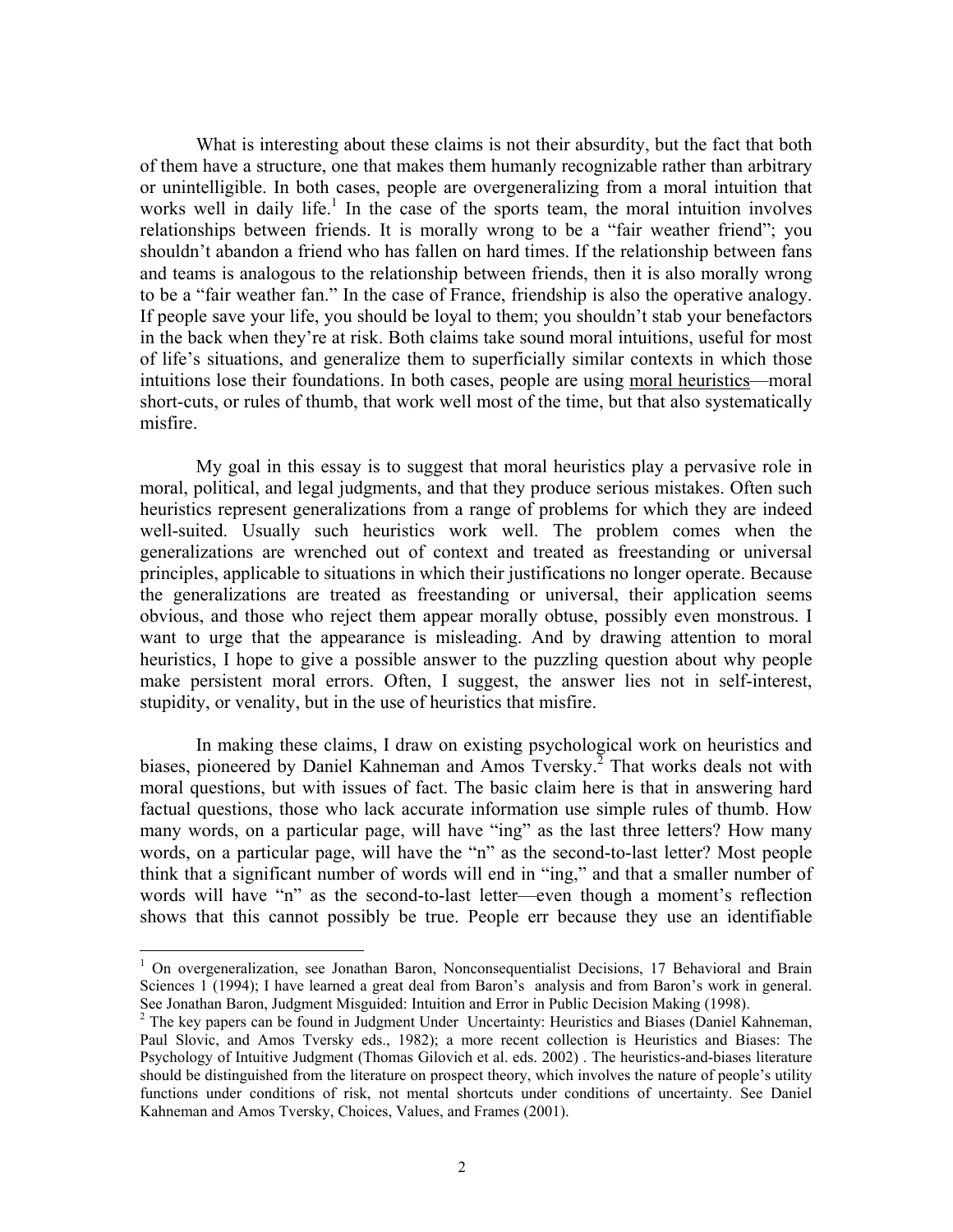heuristic—the availability heuristic—to answer difficult questions about probability. When people use this heuristic, they answer a question of probability by asking whether examples come readily to mind.<sup>3</sup> How likely is a flood, an airplane crash, a traffic jam, a terrorist attack, or a disaster at a nuclear power plant? Lacking statistical knowledge, people try to think of illustrations. Thus, "a class whose instances are easily retrieved will appear more numerous than a class of equal frequency whose instances are less retrievable."<sup>[4](#page-4-1)</sup> For people without statistical knowledge, it is far from irrational to use the availability heuristic; the problem is that this heuristic can lead to serious errors of fact, in the form of excessive fear of small risks and neglect of large ones.

Or consider the representativeness heuristic.<sup>5</sup> The most famous example involves the likely career of a hypothetical woman named Linda, described as follows: "Linda is 31 years old, single, outspoken, and very bright. She majored in philosophy. As a student, she was deeply concerned with issues of discrimination and social justice and also participated in antinuclear demonstrations." People were asked to rank, in order of probability, eight possible futures for Linda. Six of these were fillers (psychiatric social worker, elementary school teacher); the two crucial ones were "bank teller" and "bank teller and active in the feminist movement." Most people said that Linda was less likely to be a bank teller than to be a bank teller and active in the feminist movement. This is an obvious logical mistake, a conjunction error, in which characteristics A and B are thought to be more likely than characteristic A alone. The error stems from the representativeness heuristic: Linda's description seems to match "bank teller and active in the feminist movement" far better than "bank teller." In an illuminating reflection on the example, Stephen Jay Gould observed that "I know [the right answer], yet a little homunculus in my head continues to jump up and down, shouting at me—'but she can't just be a bank teller; read the description."<sup>5[6](#page-4-3)</sup>

A detailed literature has developed over the vices and virtues of the heuristics, some of them "fast and frugal," that play a role in both life and law.<sup>[7](#page-4-4)</sup> But the relevant literature does not investigate the possibility that people might rely on simple rules of thumb, for purposes of assessing moral and political issues, that often work well but that often misfire. In fact the central point seems obvious. Much of everyday morality consists of simple rules that generally make sense but that fail in certain cases. It is wrong to lie or steal, but if a lie or a theft would save a human life, lying or stealing is probably obligatory. Not all promises should be kept. It is wrong to try to get out of a longstanding social commitment at the last minute, but if your child is in the hospital, you are morally required to do exactly that. And if good heuristics misfire in the factual domain, they will inevitably do so in the domains of morality and law as well.

<span id="page-4-0"></span> $3 \text{ See Tversky and Kahneman, supra note 2, at 3, 11-14.}$ 

<span id="page-4-1"></span> $<sup>4</sup>$  Id. at 11.</sup>

<span id="page-4-2"></span><sup>&</sup>lt;sup>5</sup> See id.; Barbara Mellers et al., Do Frequency Representations Eliminate Conjunction Effects?, 12 Psych. Sci. 269 (2001).

<span id="page-4-3"></span> $6$  Stephen Jay Gould, Bully for Brontosaurus: Reflections in Natural History 469 (1991)

<span id="page-4-4"></span> $\frac{7}{1}$  See supra note; Gerd Gigerenzer et al., Simple Heuristics That Make Us Smart (1999).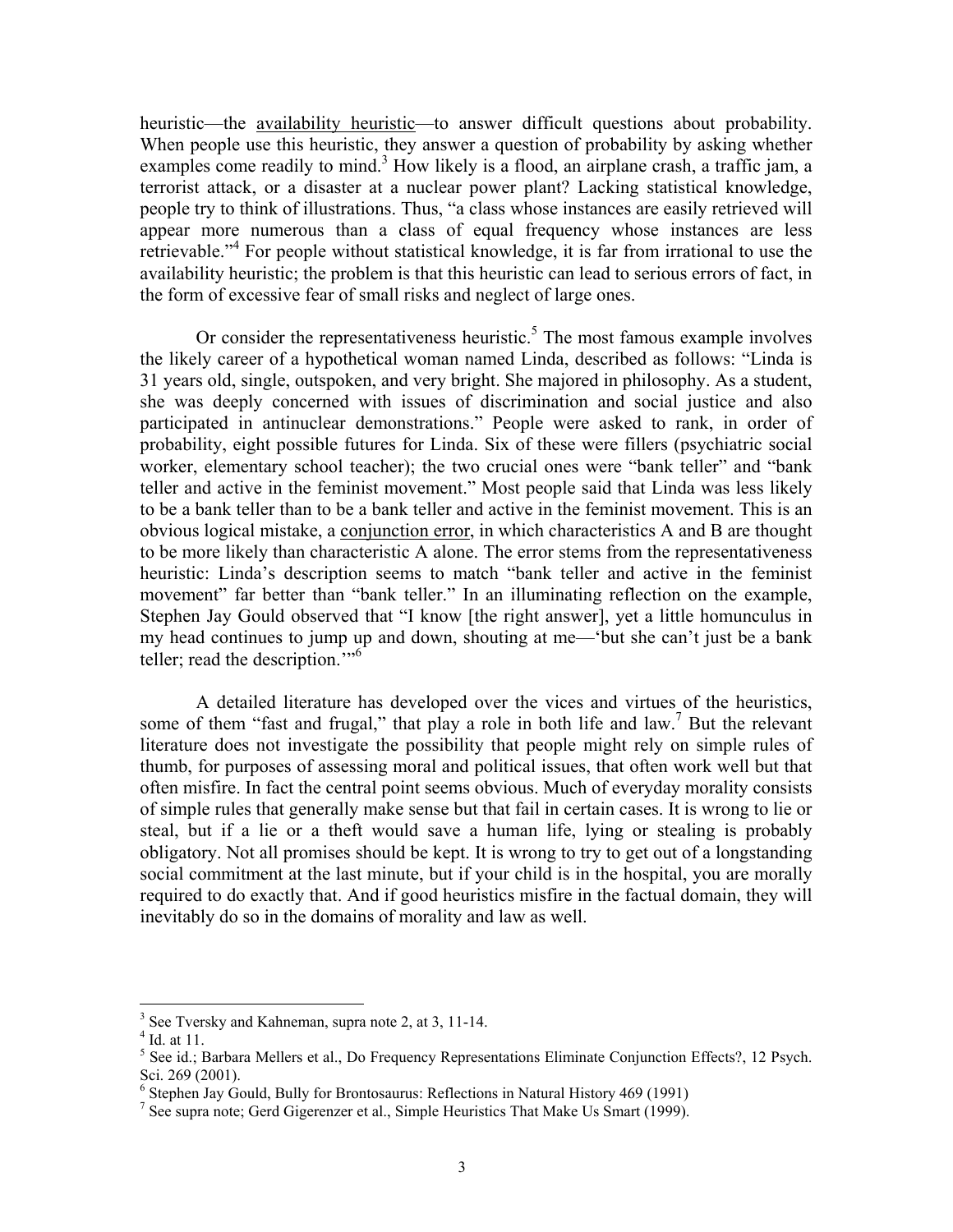I believe that an understanding of moral heuristics casts light on a number of widely held but ultimately implausible and sometimes even absurd intuitions—intuitions that belong in the same category as those involving baseball fans and France. These intuitions play a large role in both politics and law. An understanding of moral heuristics simultaneously raises doubts about certain methods of inquiry in moral and political philosophy, methods that depend on eliciting moral intuitions about exotic cases that people almost never face in daily life. Those intuitions, I suggest, are peculiarly unreliable when they are wrenched out the contexts in which they make sense. For example, people might be asked to consider whether they would kill an innocent person in order to save twenty people who would otherwise be killed.<sup>[8](#page-5-0)</sup> These questions, abstracted from real life, often produce firm moral judgments that are then treated, in the analysis, as important "data" for testing moral and political theories and for figuring out whatreally should be done.<sup>9</sup>

I believe that there is a serious problem with this way of proceeding. Indeed, philosophers who proceed in this way seem to me inadvertently to be following the research agenda used by Kahneman and Tversky: Design a case, never actually encountered, in which intuitions, however firm, are likely to go wrong. Because Kahneman and Tversky were dealing with facts, they could demonstrate that the intuitions led to errors. Unfortunately, that cannot be demonstrated here. In the moral domain, it is hard to come up with unambiguous cases where the error is both highly intuitive and on reflection uncontroversial—where people can easily be embarrassed about their own intuitions (and despite the embarrassment, hear the continued squawking of their own version of Gould's homunculus). But I think that the sports fan and France cases belong in just this domain and that other moral intuitions, of far greater practical importance, can be similarly understood. My minimal suggestions are that moral heuristics exist—and that it is odd to treat the resulting moral intuitions as fixed points for analysis, rather than as unreliable and at least potentially erroneous.

#### **II. Moral Heuristics in Action**

#### **A. Excessively Ambitious Starts**

If we take seriously the possibility that moral claims operate as heuristics, we might be able to imagine some very ambitious claims. Some of the largest moral theories might be characterized, and ultimately rejected, in this way. Consider the view that much of everyday morality, nominally concerned with fairness, should be seen as a set of heuristics for the real issue, which is how to promote utility.<sup>10</sup> Armed with psychological findings about the use of heuristics, utilitarians might be tempted to claim that ordinary moral commitments are a set of mental shortcuts that generally work well, but that also

<span id="page-5-0"></span><sup>8</sup> Bernard Williams, A Critique of Utilitarianism, in Bernard Williams and J.C Smart, Utilitarianism: For and Against  $(1973)$ .

<span id="page-5-1"></span><sup>&</sup>lt;sup>9</sup> See id; F. M. Kamm, Responsibility and Collaboration, 28 Phil & Pub. Aff. 169 (1999); Judith Jarvis Thompson, Rights, Restitution, and Risk: Essays in Moral Theory (1986).

<span id="page-5-2"></span><sup>&</sup>lt;sup>10</sup> See Jonathan Baron, Judgment Misguided: Intuition and Error in Public Decision Making (1998). Louis Kaplow and Steven Shavell, Fairness Versus Welfare (2002), is in the same vein.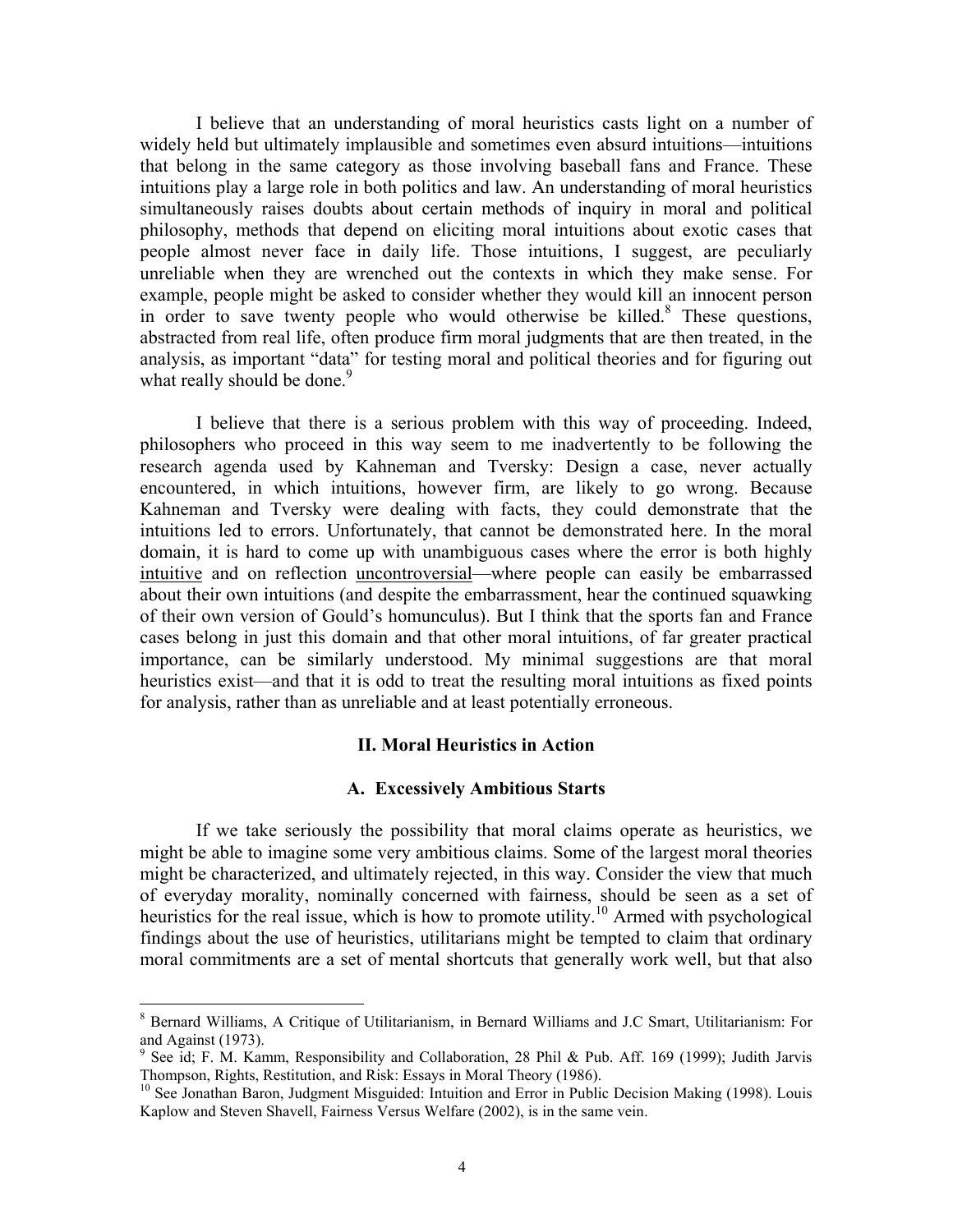produce severe and systematic errors. Suppose people are committed to retributivism; this is their preferred theory of punishment. Might they be making a cognitive error? (Is Kantianism a series of cognitive errors?)

But easy victories are unlikely here. Indeed, those who reject utilitarianism might easily turn the tables. They might contend that the rules recommended by utilitarians are consistent, much of the time, with what morality requires -- but also that utilitarianism, taken seriously, produces bad mistakes in some cases. And indeed, many debates between utilitarians and their critics involve claims, by one or another side, that the opposing view leads to results, in particular cases, that are inconsistent with widespread intuitions and should be rejected for that reason. These large debates are unlikely to be tractable, simply because utilitarians and deontologists are most likely to be unconvinced by the suggestion that their defining commitments are mere heuristics. Here there is a large difference between moral heuristics and the heuristics uncovered in the relevant psychological work, where the facts, or simple logic, provide a good test whether people have erred. If people tend to think that more words, on a given page, end with the letters "ing" than have "n" in the next-to-last position, something has clearly gone wrong. If people think that some person Linda is more likely to be a "a bank teller who is active in the feminist movement" than a "feminist bankteller," there is an evident problem. In the cases that concern me here, factual blunders and simple logic do not provide such a simple test.

But in some particular cases, we might be able to make some progress by entertaining the hypothesis that some widely accepted rules of morality are heuristics. Consider several possibilities.

#### **B. Pointless Punishment**

People's intuitions about punishment seem quite disconnected with the consequences of punishment, in a way that suggests that a moral heuristic may well be at work. Suppose, for example, that a corporation has engaged in serious wrongdoing. People are likely to want to punish the corporation as if it were a person.<sup>11</sup> They are unlikely to inquire into the possibility that the consequences of serious punishment (say, a stiff fine) will not be to "hurt" corporate wrongdoers, but instead to decrease wages, increase prices, or produce lost jobs. Punishment judgments are rooted in a simple heuristic, to the effect that penalties should be a proportional response to the outrageousness of the act. In thinking about punishment, people use an outrage heuristic.<sup>12</sup> According to this heuristic, people's punishment judgments are a product of their outrage. This heuristic produces sensible results in most circumstances, but in some cases, it seems to me to lead to systematic errors.

<span id="page-6-0"></span><sup>&</sup>lt;sup>11</sup> For evidence to this effect, see Daniel Kahneman et al., Shared Outrage and Erratic Awards: The Psychology of Punitive Damages, J. Risk & Uncertainty (1998); Cass R. Sunstein et al., Punitive Damages: How Juries Decide (2002).<br><sup>12</sup> See Daniel Kahneman and Shane Frederick, Representativeness Revisited: Attribute Substitution in

<span id="page-6-1"></span>Intuitive Judgment, in Heuristics and Biases: The Psychology of Intuitive Judgment 49, 63-63 (2002).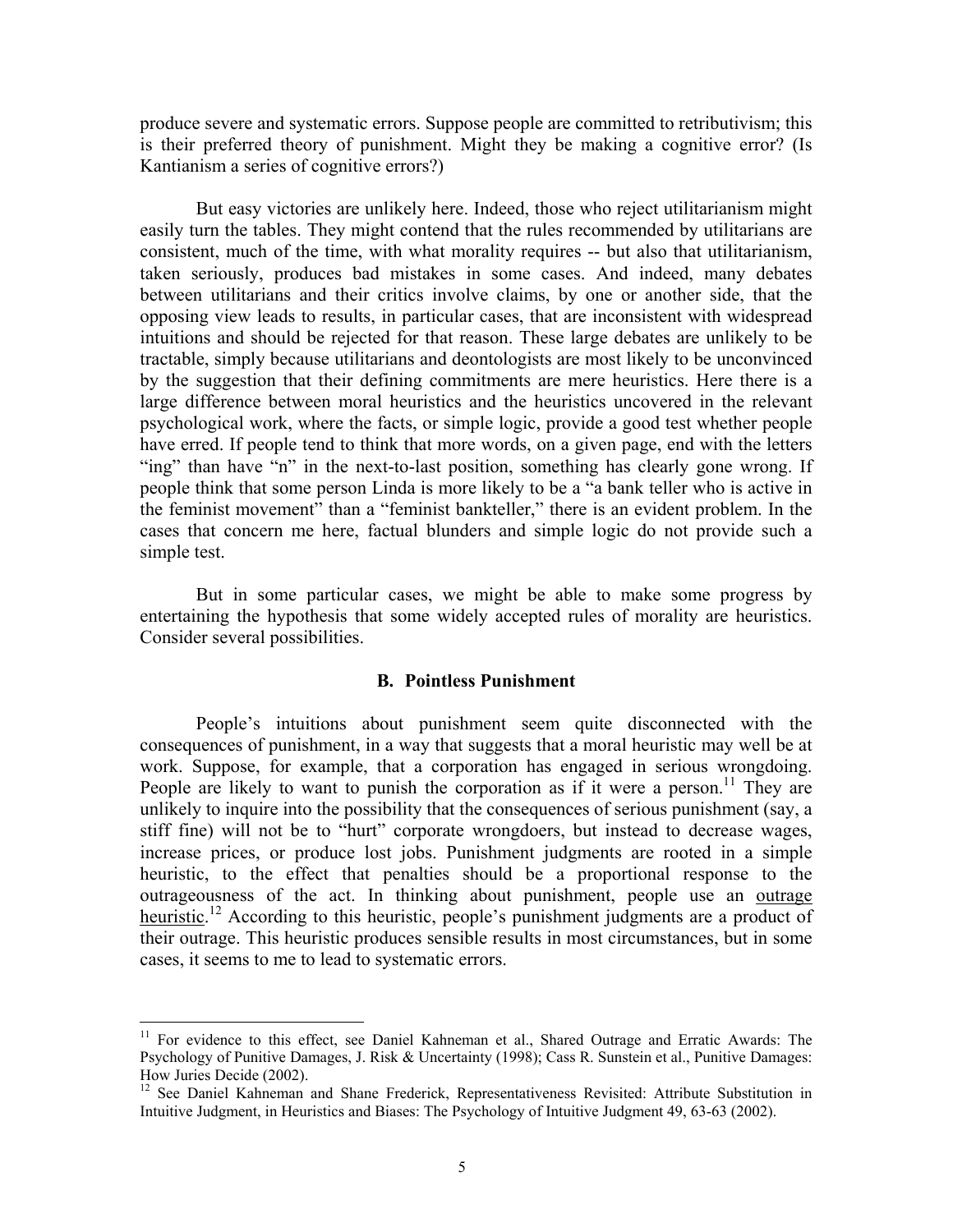Consider, for example, an intriguing study of people's judgments about penalties in cases involving harms from vaccines and birth control pills.<sup>13</sup> In one case, subjects were told that the result of a higher penalty would be to make companies try harder to make safer products. In an adjacent case, subjects were told that the consequence of a higher penalty would be to make the company more likely to stop making the product, with the result that less safe products would be on the market. Most subjects, including a group of judges, gave the same penalties in both cases. Can this outcome be defended in principle? I doubt that it can. I think that it is far more sensible to think that people are operating under a heuristic, requiring punishment that is proportional to outrageousness, and should not be based on consequential considerations. As a general rule, of course, it is plausible to think that penalties should be proportional to the outrageousness of the act. But it is fanatical to insist on this principle whether or not the consequence would be to make human beings safer and healthier. Those who insist on proportional punishments might disagree, but it might be worthwhile for them to consider the possibility that they have been tricked by a heuristic.

If this claim seems too adventurous, consider a similar test of punishment judgments, which asked subjects, including judges and legislators, to choose penalties for dumping hazardous waste.<sup>14</sup> In one case, the penalty would make companies try harder to avoid waste. In another, the penalty would lead companies to cease making a beneficial product. Most people did not penalize companies differently in the two cases. Most strikingly, people preferred to require companies to clean up their own waste, even if the waste did not threaten anyone, instead of spending the same amount to clean up far more dangerous waste produced by another, now-defunct company. How could this preference make sense? Why should a company be asked to engage in a course of action that costs the same but that does much less good? I believe that people are using a heuristic, essentially requiring people to correct their own wrongs, even in a case in which that heuristic leads to palpably inferior results.

#### **C. Betrayals**

To say the least, people do not like to be betrayed. A betrayal of trust is likely to produce a great deal of outrage. If a babysitter neglects a child, or if a security guard steals from his employer, people will be angrier than if the identical acts are performed by someone in whom trust has not been reposed. So far, perhaps, so good. And it should not be surprising that people will favor greater punishment for betrayals than for otherwise identical crimes[.15](#page-7-2) Perhaps the disparity can be justified on the ground that the

<span id="page-7-0"></span><sup>&</sup>lt;sup>13</sup> Jonathan Baron and Ilana Ritov, Intuitions About Penalties and Compensation in the Context of Tort Law,  $7 \text{ J Risk}$  and Uncertainty 17 (1993)

<span id="page-7-2"></span><span id="page-7-1"></span>

<sup>&</sup>lt;sup>14</sup> Jonathan Baron et al., Attitudes Toward Managing Hazardous Waste, 13 Risk Analysis 183 (1993).<br><sup>15</sup> See Jonathan J. Koehler and Andrew D. Gershoff, <u>Betrayal Aversion: When Agents of Protection</u> Become Agents of Harm 89 Organizational Beh and Human Dec Processes (2002) (forthcoming) (relying on five empirical studies to find that acts of betrayal elicited stronger desired punishments than other bad acts).<br><sup>15</sup> Id at 40 (finding that "when faced with a choice among pairs of safety devices... most people preferred

inferior options (in terms of risk exposure) to options that included a slim (0.01%) risk of betrayal").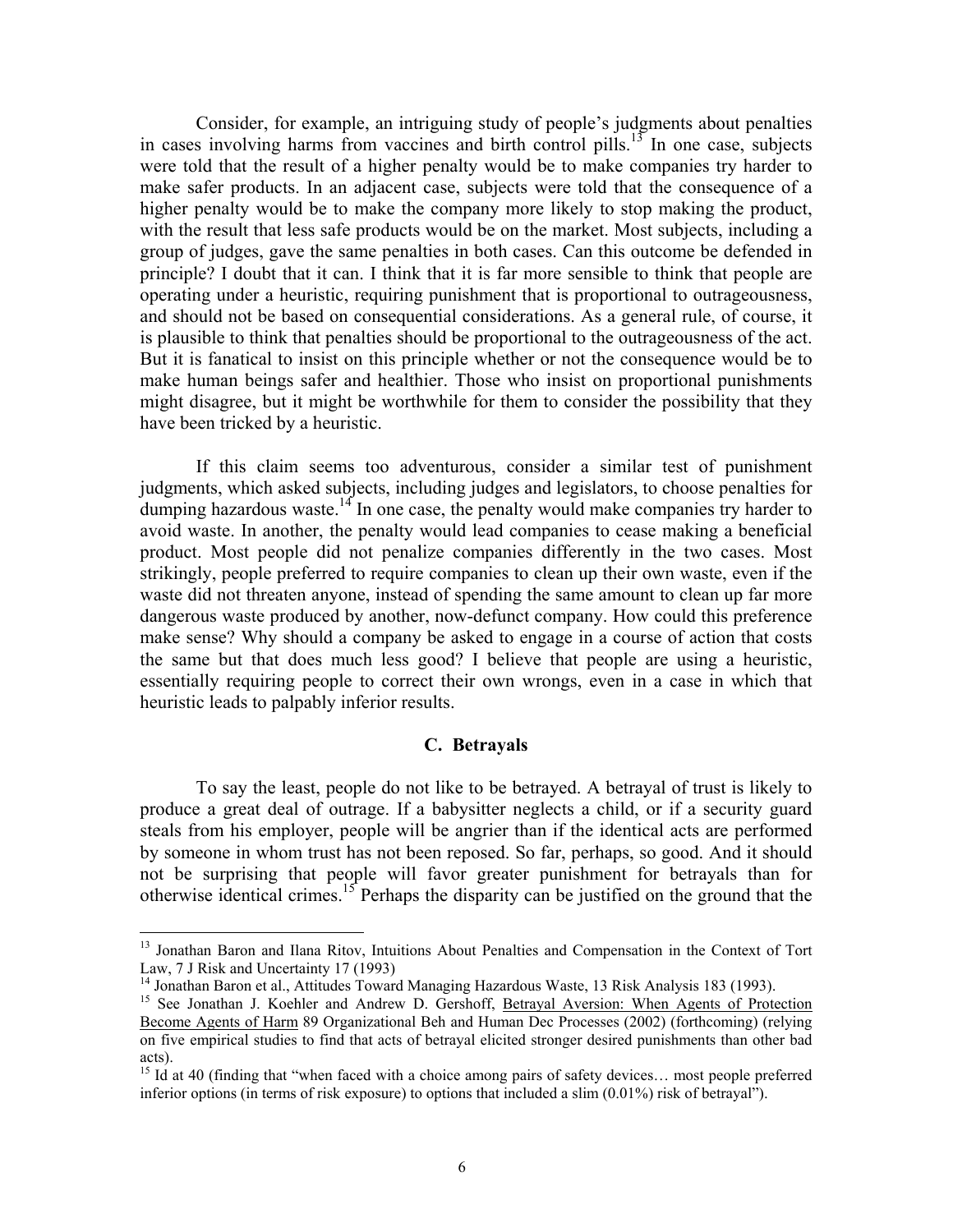betrayal of trust is an independent harm, one that warrants greater deterrence and retribution—a point that draws strength from the fact that trust, once lost, is not easily regained. A family robbed by its babysitter is more seriously injured than a family who has been robbed by a thief. The loss of money is compounded and possibly dwarfed by the violation of a trusting relationship. The consequence of the violation might also be more serious. Will the family ever feel entirely comfortable with babysitters? It is bad to have an unfaithful spouse, but it is even worse if the infidelity occurred with your best friend.

In this light it is possible to understand why betrayals produce special moral opprobrium and (where the law has been violated) increased punishment. But consider a finding that is much harder to explain: People are especially averse to risks of death that come from products (like airbags) designed to promote safety. The aversion is so great that people have been found to prefer a chance of dying, as a result of accidents from a crash, to a significantly lower chance of dying in a crash as a result of a malfunctioning airbag.<sup>16</sup> In other words, people's aversion to betrayals is so great that they will increase their own risks rather than subject themselves to a (small) hazard that comes from a device that is supposed to increase safety. Indeed, "most people are willing to double their chance of dying to avoid incurring a very small chance of dying via betrayal."<sup>17</sup>

What explains this seemingly bizarre and self-destructive preference? I suggest that a heuristic is at work: Punish betrayals of trust. The heuristic generally works well. But it misfires crazily in some cases, as when those who deploy it end up increasing the risks they themselves face. An airbag is not a security guard or a babysitter, endangering those whom they have been hired to protect. It is a product, to be chosen if and only if it decreases aggregate risks. If an airbag makes people safer on balance, it should be used, even if in a tiny percentage of cases it will create a risk that would not otherwise exist. To reject airbags on grounds of betrayal is not entirely rational—not entirely rational but understandable, the sort of mistake to which heuristics often lead human beings. People's unwillingness to subject themselves to betrayal risks, in circumstances in which products are involved and they are increasing their likelihood of death, is the moral cousin to the use of the representativeness heuristic in the Linda case.

#### **D. Cost-Benefit Analysis**

An automobile company is deciding whether to take certain safety precautions for its cars. In deciding whether to do so, it conducts a cost-benefit analysis, in which it concludes that certain precautions are not justified—because, say, they would cost \$100 million and save only four lives, and because the company has a "ceiling" of \$10 million per lives saved (a ceiling that is, by the way, significantly higher than the amount the Environmental Protection Agency uses for a statistical life). How will ordinary people react to this decision? The answer is that they will not react favorably.<sup>18</sup> In fact they tend to punish companies that base their decisions on cost-benefit analysis, even if a high

<u>.</u>

<span id="page-8-0"></span> $16$  Id.

<span id="page-8-1"></span> $^{17}$  Id.

<span id="page-8-2"></span><sup>&</sup>lt;sup>18</sup> See W. Kip Viscusi, Corporate Risk Analysis: A Reckless Act?, 52 Stan L Rev 547, 558 (2000)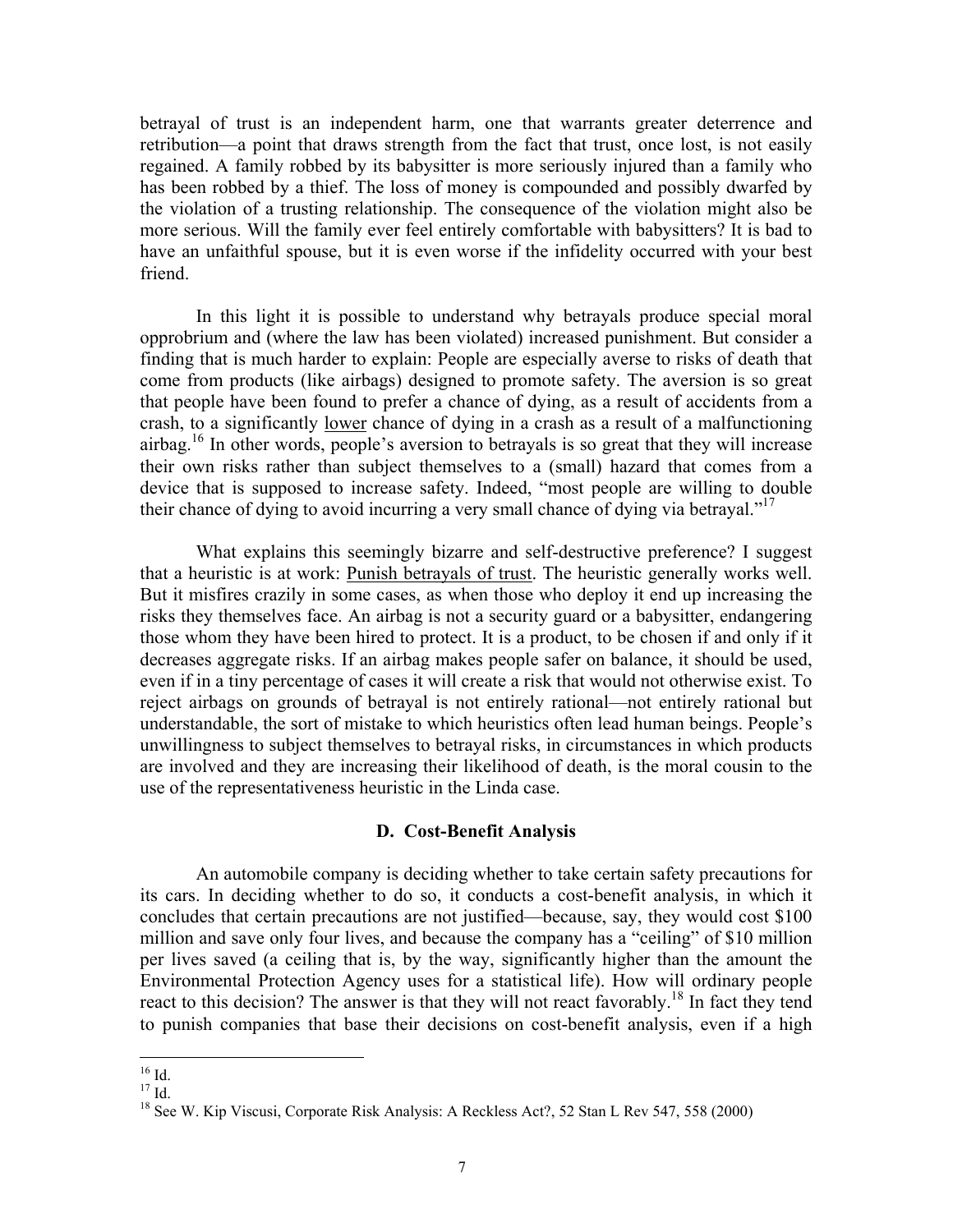valuation is placed on human life. By contrast, they do not much punish companies that are willing to impose a "risk" on people.<sup>19</sup> What underlies these moral judgments?

A careful look raises the possibility that when people disapprove of trading money for risks, they are generalizing from a set of moral principles that are generally sound, and even useful, but that work poorly in some cases. Consider the following moral principle: Do not knowingly cause a human death. People disapprove of companies that fail to improve safety when they are fully aware that deaths will result—whereas people do not disapprove of those who fail to improve safety while appearing not to know, for certain, that deaths will ensue. When people object to risky action taken after cost-benefit analysis, it seems to be partly because that very analysis puts the number of expected deaths squarely "on screen."<sup>20</sup> Companies that fail to do such analysis, but that are aware that a "risk" exists, do not make clear, to themselves or to anyone else, that they caused deaths with full knowledge that this was what they were going to do. People disapprove, above all, of companies that cause death knowingly.

I suggest, then, that a moral heuristic is at work, one that imposes moral condemnation on those who knowingly engage in acts that will result in human deaths. And of course this heuristic does a great deal of good.<sup>21</sup> The problem is that it is not always unacceptable to cause death knowingly, at least if the deaths are relatively few and an unintended byproduct of generally desirable activity. When government allows new highways to be built, it knows that people will die on those highways; when government allows new power plants to be built, it knows that some people will die from the resulting pollution; when companies produce tobacco products, and when government does not ban those products, hundreds of thousands of people will die; the same is true for alcohol. Much of what is done, by both industry and government, is likely to result in one or more deaths. Of course it would make sense, in most or all of these domains, to take extra steps to reduce risks. But that proposition does not support the implausible claim that we should disapprove, from the moral point of view, of any action taken when deaths are foreseeable.

I do believe that it is impossible to vindicate, in principle, the widespread social antipathy to cost-benefit balancing. But to adapt Stephen Jay Gould's claim about the representativeness heuristic, "a little homunculus in my head continues to jump up and down, shouting at me" that corporate cost-benefit analysis, trading dollars for a known number of deaths, is morally unacceptable. The voice of the homunculus, I am suggesting, is not reflective, but instead a product of a crude but quite tenacious moral heuristic.

<span id="page-9-0"></span> $19$  See id. See also See Philip Tetlock, Coping With Tradeoffs, in Elements of Reason: Cognition, Choice, and the Bounds of Rationality 239, Arthur Lupia et al. eds. ( Cambridge: Cambridge University Press, 2000)

<span id="page-9-1"></span> $20$  It is also the case that explicit trading of money for lives is strongly disfavored, see Tetlock, supra note. I am hypothesizing that some of this effect, and possibly a great deal of it, comes from the fact that someone has knowingly engaged in action that will result in deaths.

<span id="page-9-2"></span> $\frac{21}{11}$  It is even possible that the heuristic leads to better results, on balance, than a more refined approach that attempts to distinguish among different situations. See the discussion below.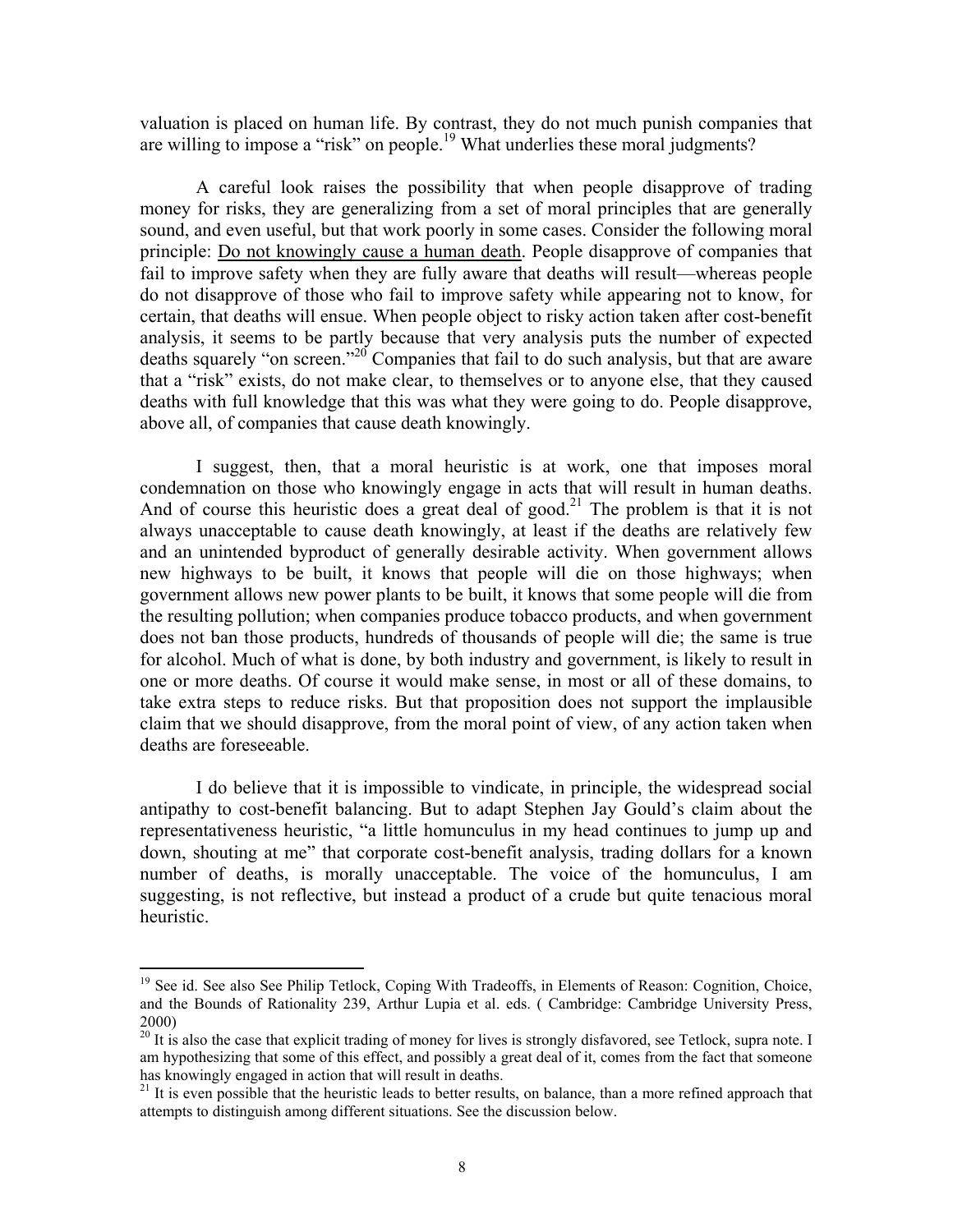#### **E. Acts and Omissions**

To say the least, there has been much discussion of whether and why the distinction between acts and omissions might matter for morality, law, and policy. In one case, for example, a patient might ask a doctor not to provide life-sustaining equipment, thus ensuring the patient's death. In another case, a patient might ask a doctor to inject a substance that will immediately end the patient's life. Many people seem to have a strong moral intuition that the failure to provide life-sustaining equipment, and even the withdrawal of such equipment, is acceptable and legitimate -- but that the injection is morally abhorrent. And indeed American constitutional law reflects judgments to this effect.<sup>22</sup> But what is the morally relevant difference?

It is worth considering the possibility that the action-omission distinction operates as a heuristic for the more complex and difficult assessment of the moral issues at stake. From the moral point of view, harmful acts are generally worse than harmful omissions, in terms of both the state of mind of the wrongdoer and the likely consequences of the wrong. A murderer is typically more malicious than a bystander who refuses to come to the aid of someone who is drowning; the murderer wants his victim to die, whereas the bystander need have no such desire. In addition, a murderer typically guarantees death, whereas many bystanders do no such thing. But in terms of either the wrongdoer's state of mind or the consequences, harmful acts are not always worse than harmful omissions. The moral puzzles arise when life, or a clever interlocutor, comes up with a case in which there is no morally relevant distinction between acts and omissions, but when moral intuitions (and the homunculus) strongly suggest that there must be such a difference. In such cases, we might hypothesize that moral intuitions reflect an overgeneralization of principles that usually make sense—but that fail to make sense in the particular case.<sup>[23](#page-10-1)</sup> Those principles condemn actions but permit omissions, a difference that is often plausible in light of relevant factors but that, in hard cases, cannot be defended. I believe that the persistent acceptance of withdrawal of life-saving equipment, alongside persistent doubts about euthanasia, is a demonstration of the point.

Consider in this regard the dispute over two well-known problems in moral philosophy.<sup>24</sup> The first, called the trolley problem, asks people to suppose that a runaway trolley is headed for five people, who will be killed if the trolley continues on its current course. The question is whether you would throw a switch that would move the trolley onto another set of tracks, killing one person rather than five. Most people would throw the switch. The second, called the footbridge problem, is the same as that just given, but with one difference: the only way to save the five is to throw a stranger, now on a footbridge that spans the tracks, into the path of the trolley, killing that stranger but preventing the trolley from reaching the others. Most people will not kill the stranger. But what is the difference between the two cases, if any? A great deal of philosophical work has been done on this question, much of it trying to suggest that our firm intuitions can

<span id="page-10-0"></span><sup>&</sup>lt;sup>22</sup> See Washington v. Glucksberg, 521 US 702, 724–25 (1997).

<span id="page-10-1"></span><sup>&</sup>lt;sup>23</sup> See Jonathan Baron, Nonconsequentialist Decisions, in 17 Behavioral and Brain Sciences 1 (1994).<br><sup>24</sup> See Thomson, supra note, at 94-116.

<span id="page-10-2"></span>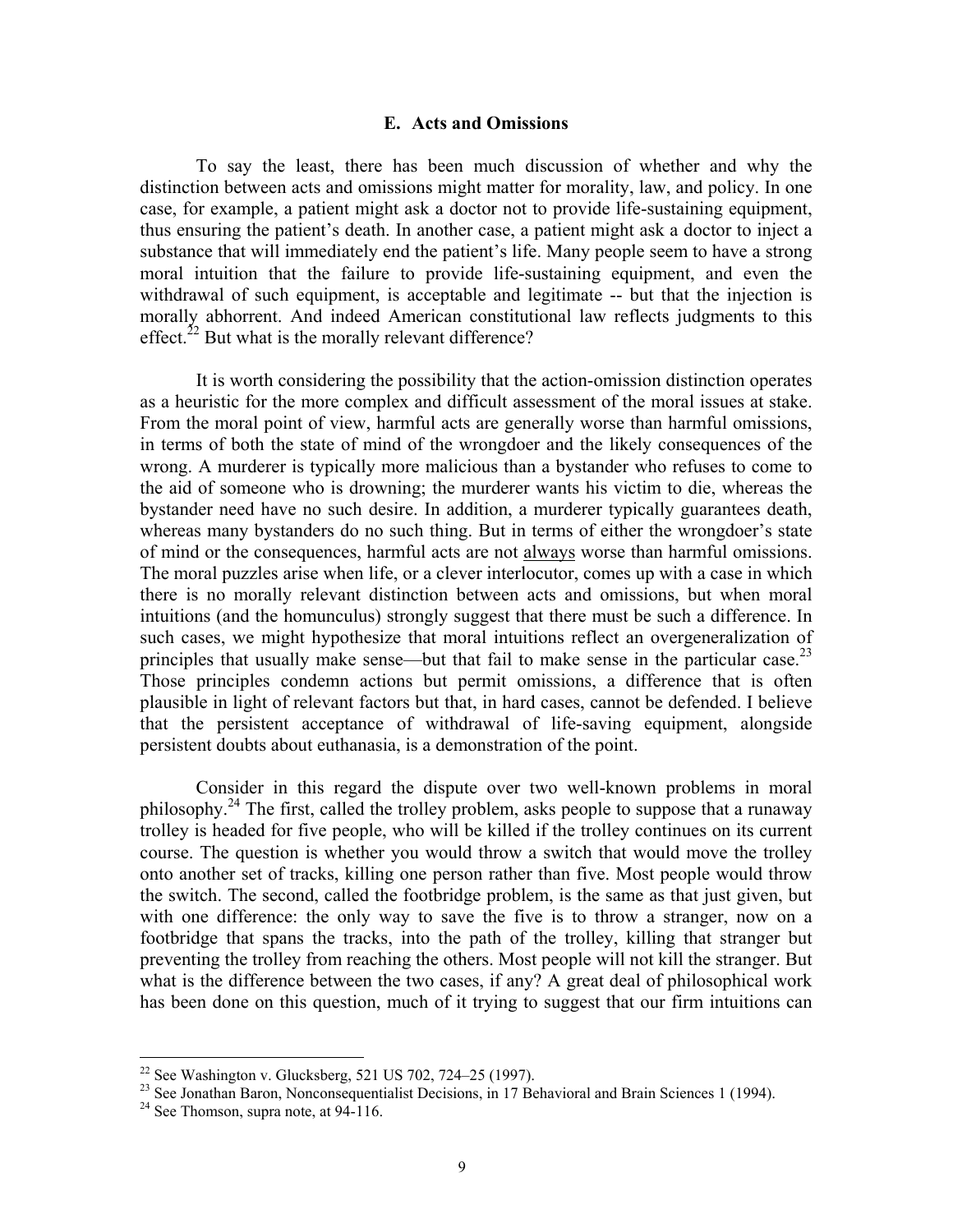indeed be defended in principle.<sup>25</sup> Let me suggest a simpler answer. As a matter of principle, there is no difference between the two cases. People's different reactions are based on moral heuristics that condemn the throwing of the stranger but support the throwing of the switch. These heuristics generally point in the right direction. But they misfire in drawing a distinction between the two cleverly devised cases. What makes the cases difficult is that they are not distinguishable in principle, but moral heuristics, rooted in quite different situations, categorize them as very different. Hence people struggle heroically to rescue our intuitions and to establish that the two cases are genuinely different in principle. But they aren't. In this sense, the action-omission distinction leads to errors.

Is there anything to be said to those who believe that their moral judgments, distinguishing the trolley and footbridge problems, are entirely reflective, and reflect no heuristic at all? Consider a suggestive experiment, designed to see how the human brain responds to the two problems.<sup>26</sup> The authors do not attempt to answer the moral questions in principle, but they find "that there are systematic variations in the engagement of emotions in moral judgment,"<sup>27</sup> and that brain areas associated with emotion are far more active in contemplating the footbridge problem than in contemplating the trolley problem.<sup>28</sup> Of course this experiment is not decisive; there may be good moral reasons why certain brain areas are activated by one problem and not by the other. Perhaps the brain is closely attuned to morally irrelevant difference. But as in the case of fear, where an identifiable region of the brain makes helpfully immediate but not entirely reliable judgments,<sup>29</sup> and where other, also identifiable regions can supply correctives, so too, I believe, in the context of morality, politics, and law.

#### **F. Probability of Detection**

Now turn to a final example from the domain of punishment. On the economic account, the state's goal, when imposing penalties for misconduct, is to ensure optimal deterrence[.30](#page-11-5) To increase deterrence, the law might increase the **severity** of punishment, or instead increase the **likelihood** of punishment. A government that lacks substantial enforcement resources might impose high penalties, thinking that it will produce the right deterrent "signal" in light of the fact that many people will escape punishment altogether. A government that has sufficient resources might impose a lower penalty, but enforce the law against all or almost all violators. These ideas lead to a simple theory in the context of punitive damages for wrongdoing: The purpose of such damages is to make up for the shortfall in enforcement. If injured people are 100% likely to receive compensation, there is no need for punitive damages. If injured people are 50% likely to receive compensation, those who bring suit should receive a punitive award that is twice the

<span id="page-11-0"></span><sup>&</sup>lt;sup>25</sup> See Thomson, supra note.

<span id="page-11-1"></span><sup>&</sup>lt;sup>26</sup> See Joshua Greene et al., An fMRI Investigation of Emotional Engagement in Moral Judgment, 293 Science 2105 (2001).<br>
<sup>27</sup> Id. at 2106.<br>
<sup>28</sup> Id.<br>
<sup>29</sup> See Joseph Ledoux. The Emotional Brain (1998).

<span id="page-11-2"></span>

<span id="page-11-3"></span>

<span id="page-11-4"></span>

<span id="page-11-5"></span> $30$  A. Mitchell Polinsky & Steven Shavell, Punitive Damages: An Economic Analysis, 111 Harv. L. Rev. 869, 870–76 (1998).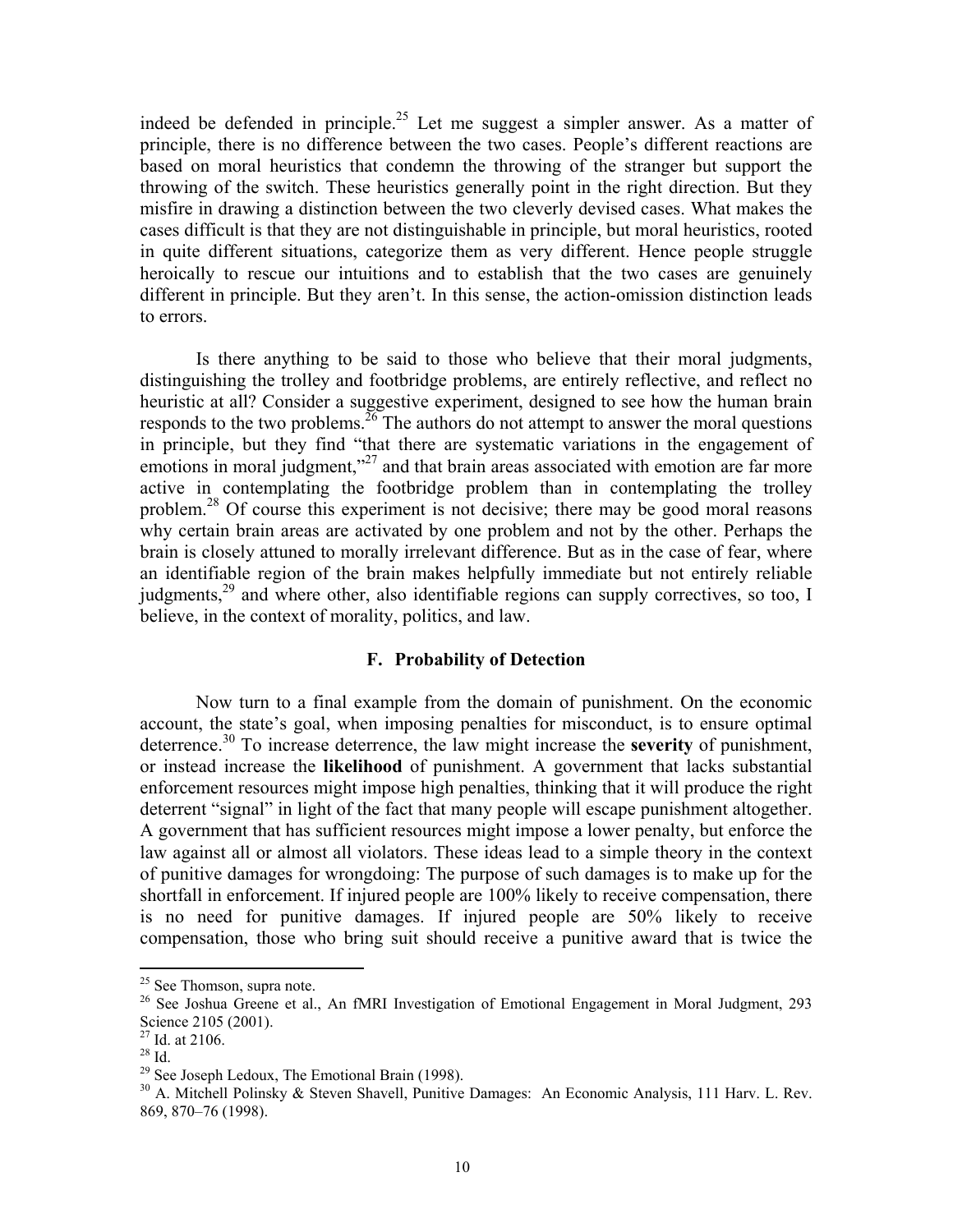amount of the compensatory award. The simple exercise in multiplication will ensure optimal deterrence.

But there is a large question whether people accept this account, and if not, why not. (For the moment, let us point to one side the question whether they should accept it in principle.) Experiments suggest that people reject optimal deterrence and that they do not believe that the probability of detection is relevant to punishment. The reason is that they use the outrage heuristic.<sup>31</sup> I participated in two experiments designed to cast light on this question.<sup>32</sup> In the first, we gave people cases of wrongdoing, arguably calling for punitive damages, and also provided people with explicit information about the probability of detection. Different people saw the same case, with only one difference: varying probability of detection. People were asked about the amount of punitive damages that they would choose to award. Our goal was to see if people would impose higher punishments when the probability of detection was low. In the second experiment, we asked people to evaluate judicial and executive decisions to reduce penalties when the probability of detection was high, and to increase penalties when the probability of detection was low. We wanted people to say whether they approved or disapproved of varying the penalty with the probability of detection.

Our findings were simple and straightforward. The first experiment found that varying the probability of detection had no effect on punitive awards. Even when people's attention was explicitly directed to the probability of detection, people were indifferent to it. People's decisions about appropriate punishment were unaffected by seeing a high or low probability of detection. The second experiment found that strong majorities of respondents rejected judicial decisions to reduce penalties because of high probability of detection -- and also rejected executive decisions to increase penalties because of low probability of detection. In other words, people did not approve of an approach to punishment that would make the level of punishment vary with the probability of detection. What apparently concerned them was the extent of the wrongdoing and the right degree of moral outrage—not optimal deterrence.

Of the various problems I have discussed, the rejection of optimal deterrence is the most difficult for my claim that people rely on moral heuristics that generally work well but that systematically misfire. The rejection is difficult for my claim because many people have principled reasons for rejecting that account of punishment (and I personally do not believe in it, at least not as a complete theory of punishment). Most people are intuitive retributivists of one or another kind, thinking that companies should be punished in proportion to their wrongdoing. In their view, it is absurd to improve severe punishment on a company merely because the probability of detection was low—unless it could be shown that the company was especially sneaky or stealthy (and hence that its conduct was especially outrageous). In the same vein, it might seem odd to be unusually lenient to a company whose wrongdoing would inevitably be detected and punished.

<span id="page-12-0"></span><sup>&</sup>lt;sup>31</sup> See Kahneman and Frederick, supra note.

<span id="page-12-1"></span> $32$  See Cass R. Sunstein, David Schkade & Daniel Kahneman, Do People Want Optimal Deterrence?, 29 J. Legal Stud. 237 (2000).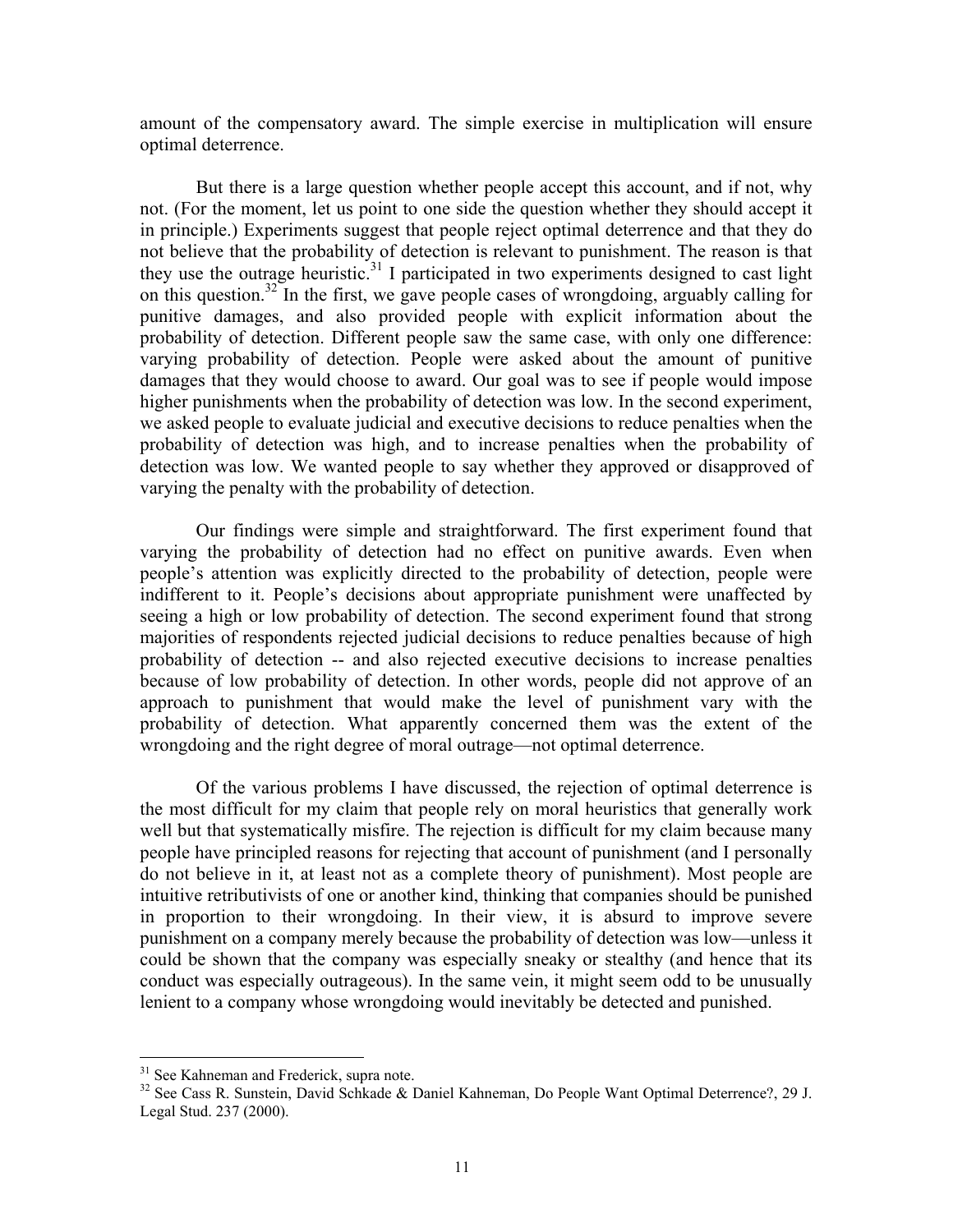To say the least, I do not mean to offer a final judgment on retributivism here. But it seems implausible to suggest that the aggregate level of misconduct is entirely irrelevant to punishment, or to ignore the fact that a system that refuses to imposes enhanced punishment on hard-to-detect wrongdoing will end up with a great deal of wrongdoing. Even if retribution is an important or dominant part of a good system of punishment, consequences matter as well. Surely steps should be taken, other things being equal, to deter acknowledged wrongdoing, and to impose extra deterrence in cases where it is needed. People's unwillingness to take any account of the probability of detection suggests that a moral heuristic is at work, one that leads to real errors.

#### **III. Beyond Heuristics**

#### **A. Exotic Cases and Moral Judgments**

Some of these examples will seem more controversial than others. But taken as a while, they seem to me to raise serious doubts about the wide range of work that approaches moral and political dilemmas by attempting to uncover moral intuitions about exotic cases of the kind never or rarely encountered in ordinary life. Should you shoot an innocent person if that is the only way to save twenty innocent people?<sup>33</sup> What is the appropriate moral evaluation of a case in which a woman accidentally puts cleaning fluid in her coffee, and her husband, wanting her dead, does not provide the antidote, which he happens to have hand $y^{34}$ ?

I believe that the underlying moral intuitions ordinarily work well, but that when they are wrenched out of familiar contexts, their reliability, for purposes of moral and legal analysis, is unclear. Consider the following intuition: Do not kill an innocent person, even if this is necessary to save others. (I put to one side the context of war.) In all likelihood, a society does much better if most people have this intuition, if only because judgments about necessity are likely to be unreliable and self-serving. But in a hypothetical case, in which it really is necessary to kill an innocent person to save twenty others, our intuitions might well turn to be unclear and contested -- and if our intuitions about the hypothetical case turn out to be very firm (do not kill innocent people, ever!), they might not deserve to be so firm, simply because they have been wrenched out of the real world context, which is where they need to be to make sense.

In short, I believe that some legal and philosophical analysis, based on exotic moral dilemmas, is replicating the early work of Kahneman and Tversky: uncovering situations in which intuitions, normally quite sensible, turn out to misfire. The irony is that while Kahneman and Tversky meant to devise cases that would demonstrate the misfiring, some philosophers devise cases with the thought that the intuitions are reliable and should form the building blocks for sound moral judgments. An understanding of how heuristics works suggests reason to doubt the reliability of those intuitions, even when they are very firm.

<span id="page-13-0"></span><sup>&</sup>lt;sup>33</sup> Cf. Williams, supra note.

<span id="page-13-1"></span> $34$  See Thomson, supra note, at 31.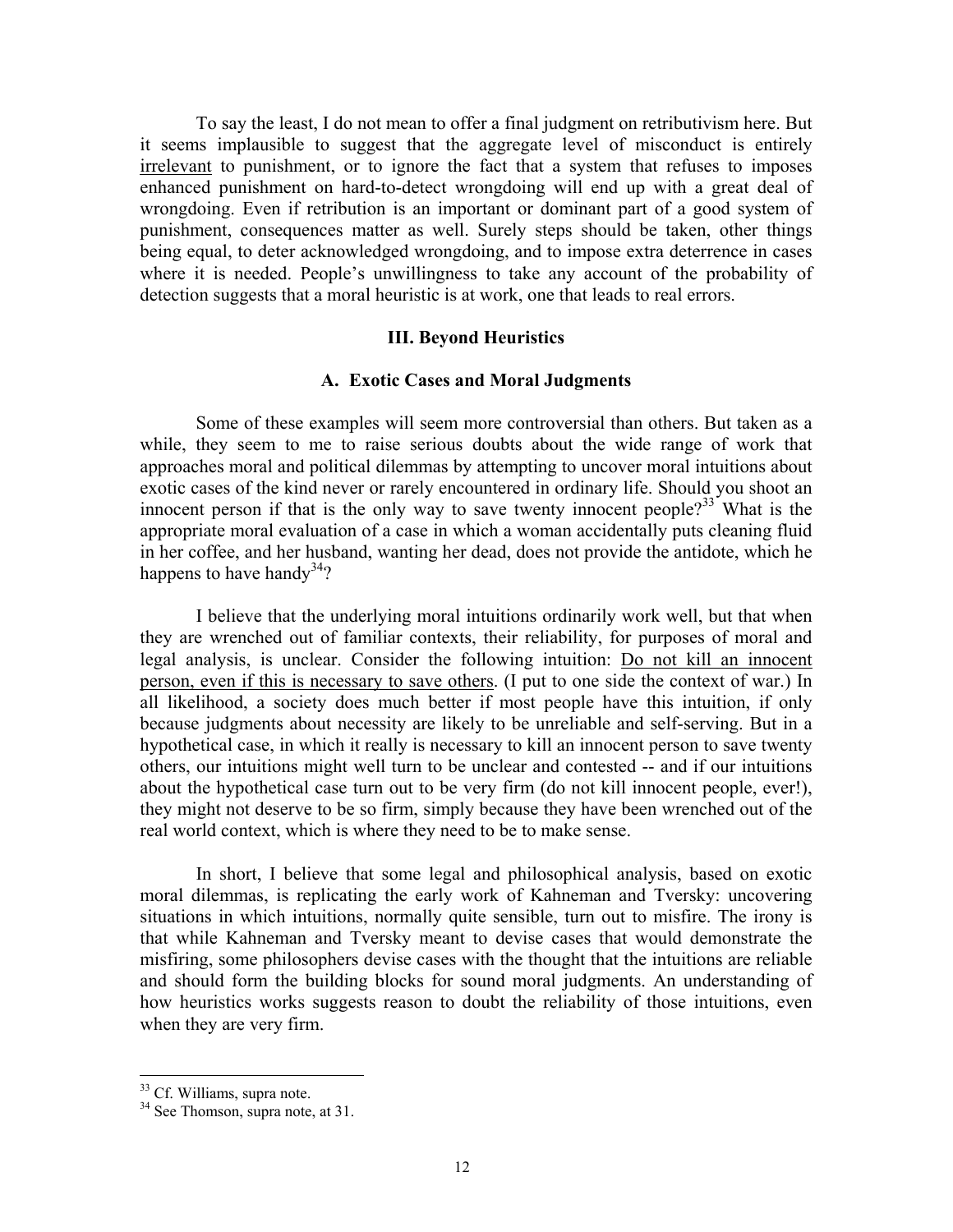Now it is possible that the firmness of the underlying intuitions is actually desirable. Perhaps social life is better, not worse, because of the large number of people who treat heuristics as moral rules and who believe (for example) that innocent people should never be killed. If the heuristic is treated as a freestanding principle, perhaps some mistakes will be made, but only in exotic and rare cases, and perhaps people who accept the principle will avoid the temptation to depart from it when the justification appears sufficient but really isn't. In other words, a firm rule might misfire in some cases, but it might be better than a more fine-grained approach, which, in practice, would misfire even more. (Those who believe that you should always tell the truth may do and be much better, all things considered, than those who believe that truth should be told only on the basis of case-specific, all-things-considered judgments in its favor. Indeed, those who stick with their sports teams, out of a misplaced sense of moral obligation, may well be more loyal friends than those who feel no such sense.) My suggestion is not that the moral heuristics, in their most rigid forms, are socially worse than the reasonable alternatives. It is hard to resolve that question in the abstract. I am claiming only that such heuristics lead to significant errors and a great deal of confusion.

#### **B. Moral Framing**

In cognitive psychology and behavioral economics, the study of heuristics has been part and parcel of a research program that has involved framing effects as well. Are there moral framing effects? If the answer is affirmative, we would have further reason to believe in moral heuristics, because the two are a product of related cognitive processes.

For a simple example of framing, consider the question whether to undergo a risky medical procedure. When people are told, "Of those who have this procedure, 90 percent are alive after five years," they are far more likely to agree to the procedure than when they are told, "Of those who have this procedure, 10 percent are dead after five years."<sup>35</sup> Experience might be expected to solve this problem, but doctors too are vulnerable to this framing effect.<sup>36</sup> Here the question does not involve moral and political issues. But a similar effect has been demonstrated in the important context of obligations to future generations,  $37$  a much-disputed question of morality, politics, and law.  $38$  A regulatory system that attempts to track people's preferences would try to measure intergenerational time preferences, that is, to elicit people's judgments about how to trade off the protection of current lives and future lives.<sup>39</sup> In any case, an important question, asked in many debates about the issue, involves the nature of people's moral judgments on that issue. And indeed, an influential set of studies finds that people believe that it is morally appropriate to prefer few lives in the current generation to many lives of those in

<span id="page-14-0"></span><sup>&</sup>lt;sup>35</sup> See Donald Redelmeier, Paul Rozin, & Daniel Kahneman, Understanding Patients' Decisions, 270 JAMA 72, 73 (1993).<br><sup>36</sup> Id.

<span id="page-14-1"></span>

<span id="page-14-2"></span> $37$  See Shane Frederick, Measuring Intergenerational Time Preference: Are Future Lives Valued Less?, 26

<span id="page-14-3"></span>

J. Risk and Uncertainty 1 (2003).<br><sup>38</sup> Richard Revesz, Environmental Regulation, Cost-Benefit Analysis, and the Discounting of Human Lives, 99 Col L Rev 941 (1999); Comment, Judicial Review of Discount Rates Used in Regulatory Cost-Benefit Analysis, 65 U Chi L Rev 1333 (1998).<br><sup>39</sup> See Revesz, supra note.

<span id="page-14-4"></span>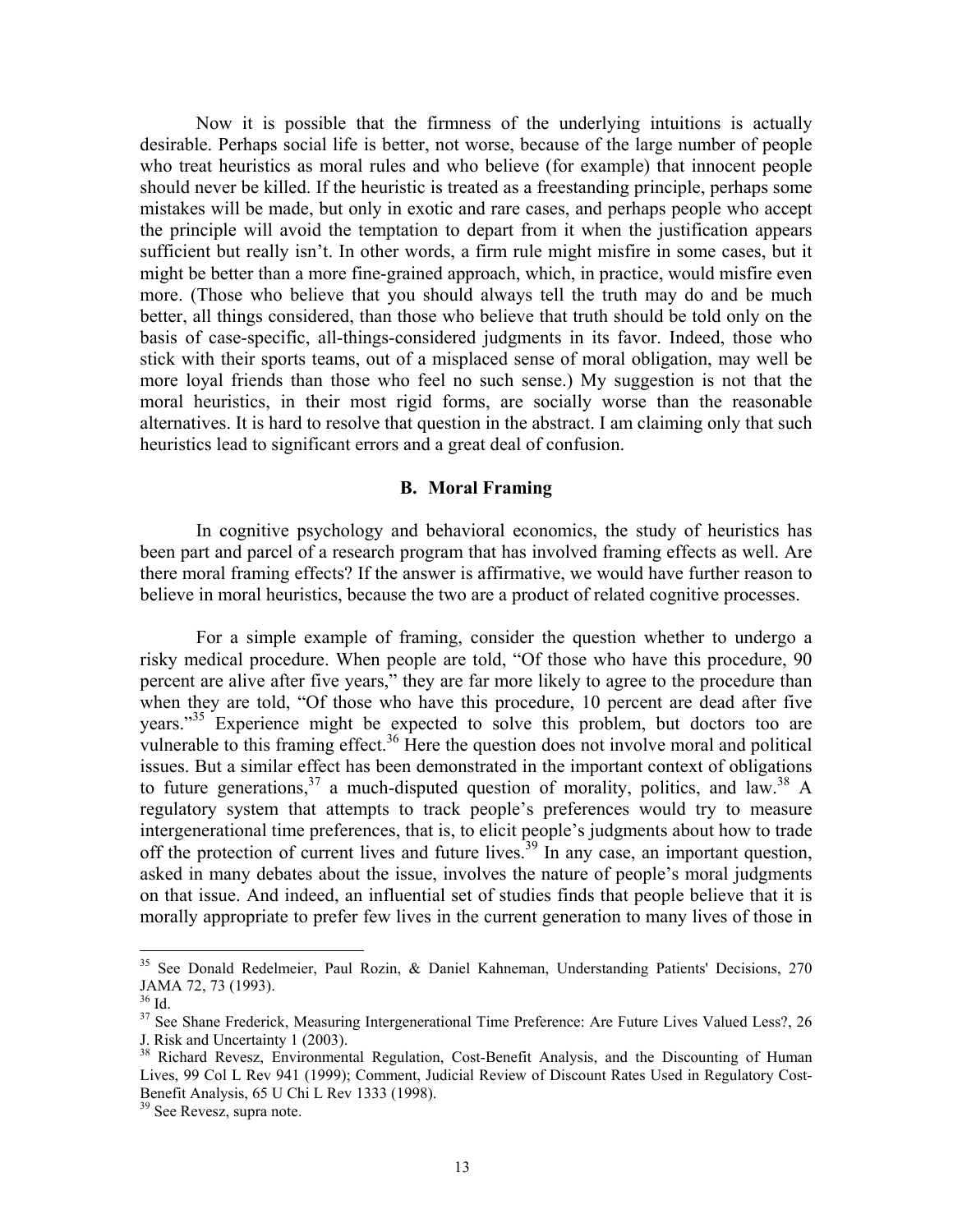future generations[.40](#page-15-0) From a series of surveys, Maureen Cropper and her coauthors suggest that people are indifferent between savings one life today and saving 45 lives in 100 years[.41](#page-15-1) They make this suggestion on the basis of questions asking people whether they would choose a program that saves "100 lives now" or a program that saves a substantially larger number "100 years from now." $42$ 

But it turns out that other ways of framing the same problem yield radically different results.<sup>43</sup> For example, most people consider "equally bad" a single death from pollution next year and a single death from pollution in 100 years<sup>44</sup>  $-$  implying no preference for members of the current generation. In a similar finding of no strong preference for the current generation, people are equally divided between two programs: one that will save 55 lives now and 105 more lives in twenty years; and one that will save 100 lives now and 50 lives 25 years from now.<sup>45</sup> It is even possible to frame the question in such a way as to find that future lives are valued more, not less, highly than current lives.<sup>46</sup> In short, people's moral judgments about obligations to future generations are very much a product of framing effects. Undoubtedly the same effects can be found in many other domains.

These are speculative remarks on some complex subjects. If the use of heuristics is harder to demonstrate in the domain of morality than in the domain of facts, it is largely because we are able to agree, in the relevant cases, about what constitutes factual error, and often less able to agree about what constitutes moral error. But it is overwhelmingly likely that rules of thumb, generally sensible but also likely to go wrong, play a role not merely in factual judgments, but in the domains of morality, politics, and law as well.

Readers with comments should address them to:

Cass R. Sunstein University of Chicago Law School 1111 East 60th Street Chicago, IL 60637 csunstei@midway.uchicago.edu

<span id="page-15-0"></span><sup>&</sup>lt;sup>40</sup> See Maureen Cropper et al., Rates of Time Preference for Saving Lives, 82 Am. Econ. Rev. 469 (1992); Maureen Cropper et al., Preferences for Life Saving Programs: How the Public Discounts Time and Age, 8 J. Risk and Uncertainty 243 (1994).<br> $^{41}$  Id.

<span id="page-15-1"></span>

<span id="page-15-2"></span> $42 \overline{1}d$ .

<span id="page-15-3"></span> $43$  Frederick, supra note.<br> $44$  Id. at 43.

<span id="page-15-4"></span>

<span id="page-15-5"></span> $45$  Id. at 44.

<span id="page-15-6"></span><sup>&</sup>lt;sup>46</sup> Id. at 45. Frederick asked subjects to choose between two programs. The first would become more effective over time, saving 100 lives this decade, 200 lives in the following decade, and 300 lives in the decade after that. The second would become less effective over time, saving 300 lives this decade, 200 lives in the following decade, and 100 lives in the decade after that. Most people preferred the first program, apparently suggesting that future lives are valued more highly. Id.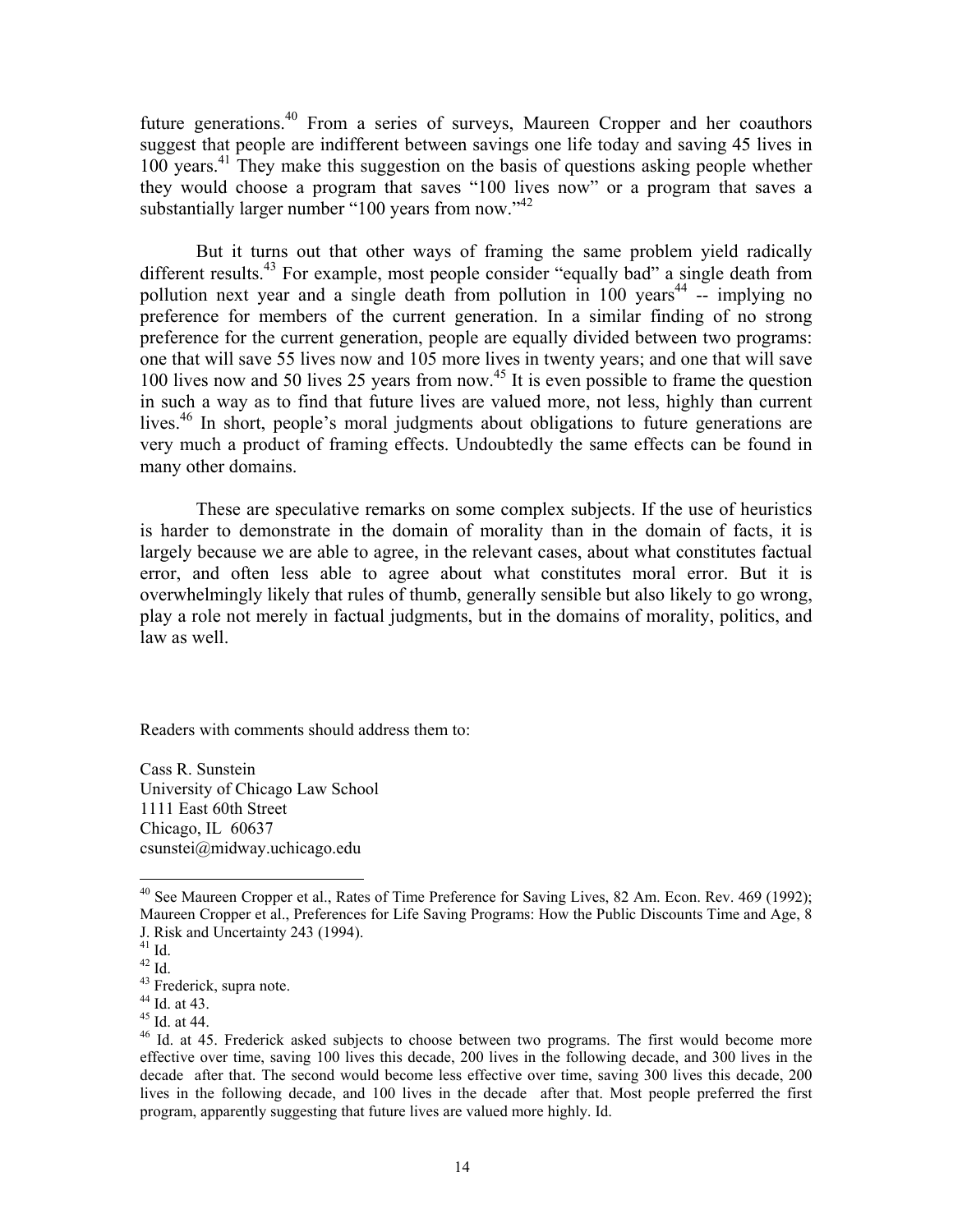# Chicago Working Papers in Law and Economics (Second Series)

- 1. William M. Landes, Copyright Protection of Letters, Diaries and Other Unpublished Works: An Economic Approach (July 1991)
- 2. Richard A. Epstein, The Path to *The T. J. Hooper*: The Theory and History of Custom in the Law of Tort (August 1991)
- 3. Cass R. Sunstein, On Property and Constitutionalism (September 1991)
- 4. Richard A. Posner, Blackmail, Privacy, and Freedom of Contract (February 1992)
- 5. Randal C. Picker, Security Interests, Misbehavior, and Common Pools (February 1992)
- 6. Tomas J. Philipson & Richard A. Posner, Optimal Regulation of AIDS (April 1992)
- 7. Douglas G. Baird, Revisiting Auctions in Chapter 11 (April 1992)
- 8. William M. Landes, Sequential versus Unitary Trials: An Economic Analysis (July 1992)
- 9. William M. Landes & Richard A. Posner, The Influence of Economics on Law: A Quantitative Study (August 1992)
- 10. Alan O. Sykes, The Welfare Economics of Immigration Law: A Theoretical Survey With An Analysis of U.S. Policy (September 1992)
- 11. Douglas G. Baird, 1992 Katz Lecture: Reconstructing Contracts (November 1992)
- 12. Gary S. Becker, The Economic Way of Looking at Life (January 1993)
- 13. J. Mark Ramseyer, Credibly Committing to Efficiency Wages: Cotton Spinning Cartels in Imperial Japan (March 1993)
- 14. Cass R. Sunstein, Endogenous Preferences, Environmental Law (April 1993)
- 15. Richard A. Posner, What Do Judges and Justices Maximize? (The Same Thing Everyone Else Does) (April 1993)
- 16. Lucian Arye Bebchuk and Randal C. Picker, Bankruptcy Rules, Managerial Entrenchment, and Firm-Specific Human Capital (August 1993)
- 17. J. Mark Ramseyer, Explicit Reasons for Implicit Contracts: The Legal Logic to the Japanese Main Bank System (August 1993)
- 18. William M. Landes and Richard A. Posner, The Economics of Anticipatory Adjudication (September 1993)
- 19. Kenneth W. Dam, The Economic Underpinnings of Patent Law (September 1993)
- 20. Alan O. Sykes, An Introduction to Regression Analysis (October 1993)
- 21. Richard A. Epstein, The Ubiquity of the Benefit Principle (March 1994)
- 22. Randal C. Picker, An Introduction to Game Theory and the Law (June 1994)
- 23. William M. Landes, Counterclaims: An Economic Analysis (June 1994)
- 24. J. Mark Ramseyer, The Market for Children: Evidence from Early Modern Japan (August 1994)
- 25. Robert H. Gertner and Geoffrey P. Miller, Settlement Escrows (August 1994)
- 26. Kenneth W. Dam, Some Economic Considerations in the Intellectual Property Protection of Software (August 1994)
- 27. Cass R. Sunstein, Rules and Rulelessness, (October 1994)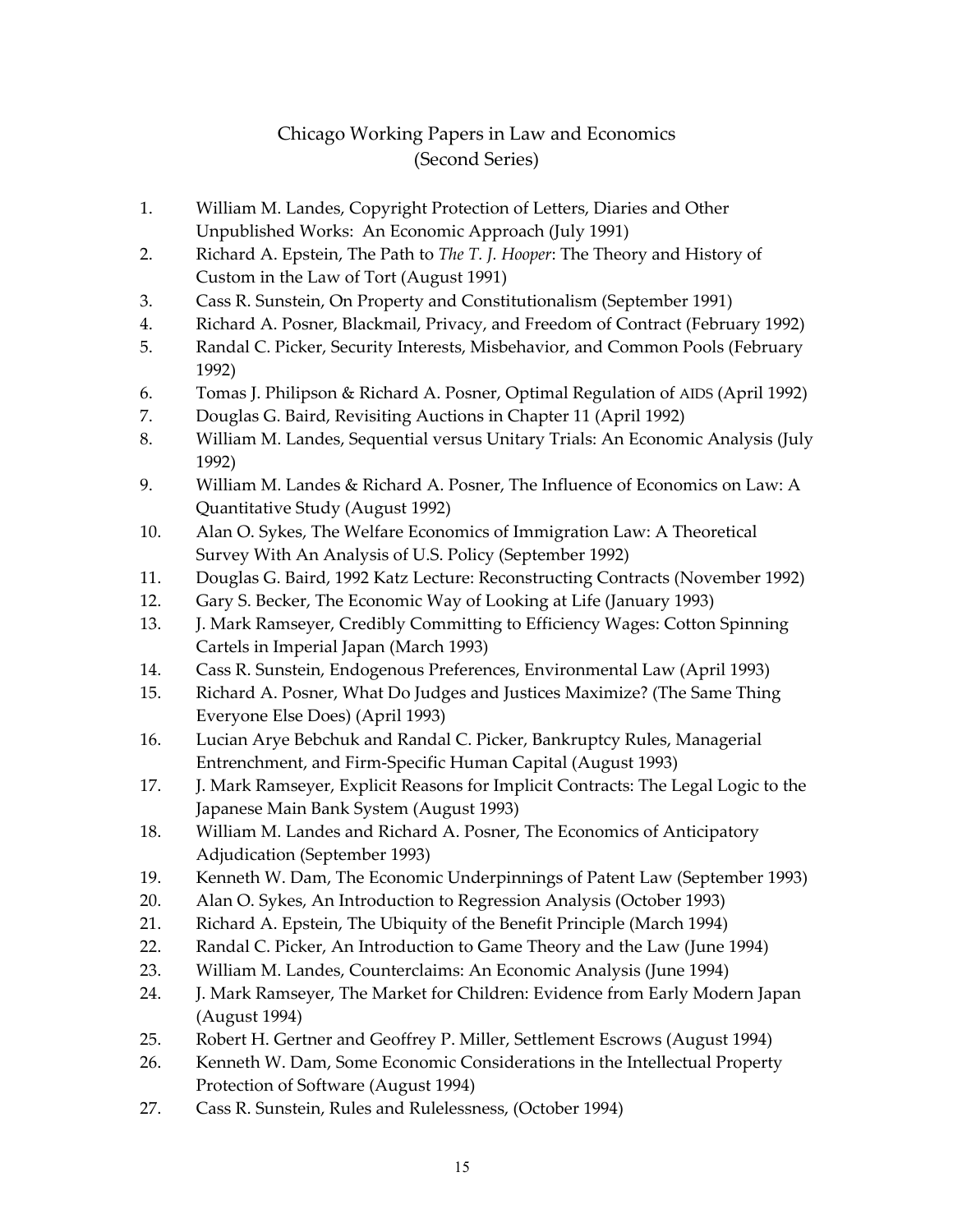- 28. David Friedman, More Justice for Less Money: A Step Beyond *Cimino* (December 1994)
- 29. Daniel Shaviro, Budget Deficits and the Intergenerational Distribution of Lifetime Consumption (January 1995)
- 30. Douglas G. Baird, The Law and Economics of Contract Damages (February 1995)
- 31. Daniel Kessler, Thomas Meites, and Geoffrey P. Miller, Explaining Deviations from the Fifty Percent Rule: A Multimodal Approach to the Selection of Cases for Litigation (March 1995)
- 32. Geoffrey P. Miller, Das Kapital: Solvency Regulation of the American Business Enterprise (April 1995)
- 33. Richard Craswell, Freedom of Contract (August 1995)
- 34. J. Mark Ramseyer, Public Choice (November 1995)
- 35. Kenneth W. Dam, Intellectual Property in an Age of Software and Biotechnology (November 1995)
- 36. Cass R. Sunstein, Social Norms and Social Roles (January 1996)
- 37. J. Mark Ramseyer and Eric B. Rasmusen, Judicial Independence in Civil Law Regimes: Econometrics from Japan (January 1996)
- 38. Richard A. Epstein, Transaction Costs and Property Rights: Or Do Good Fences Make Good Neighbors? (March 1996)
- 39. Cass R. Sunstein, The Cost-Benefit State (May 1996)
- 40. William M. Landes and Richard A. Posner, The Economics of Legal Disputes Over the Ownership of Works of Art and Other Collectibles (July 1996)
- 41. John R. Lott, Jr. and David B. Mustard, Crime, Deterrence, and Right-to-Carry Concealed Handguns (August 1996)
- 42. Cass R. Sunstein, Health-Health Tradeoffs (September 1996)
- 43. G. Baird, The Hidden Virtues of Chapter 11: An Overview of the Law and Economics of Financially Distressed Firms (March 1997)
- 44. Richard A. Posner, Community, Wealth, and Equality (March 1997)
- 45. William M. Landes, The Art of Law and Economics: An Autobiographical Essay (March 1997)
- 46. Cass R. Sunstein, Behavioral Analysis of Law (April 1997)
- 47. John R. Lott, Jr. and Kermit Daniel, Term Limits and Electoral Competitiveness: Evidence from California's State Legislative Races (May 1997)
- 48. Randal C. Picker, Simple Games in a Complex World: A Generative Approach to the Adoption of Norms (June 1997)
- 49. Richard A. Epstein, Contracts Small and Contracts Large: Contract Law through the Lens of Laissez-Faire (August 1997)
- 50. Cass R. Sunstein, Daniel Kahneman, and David Schkade, Assessing Punitive Damages (with Notes on Cognition and Valuation in Law) (December 1997)
- 51. William M. Landes, Lawrence Lessig, and Michael E. Solimine, Judicial Influence: A Citation Analysis of Federal Courts of Appeals Judges (January 1998)
- 52. John R. Lott, Jr., A Simple Explanation for Why Campaign Expenditures are Increasing: The Government is Getting Bigger (February 1998)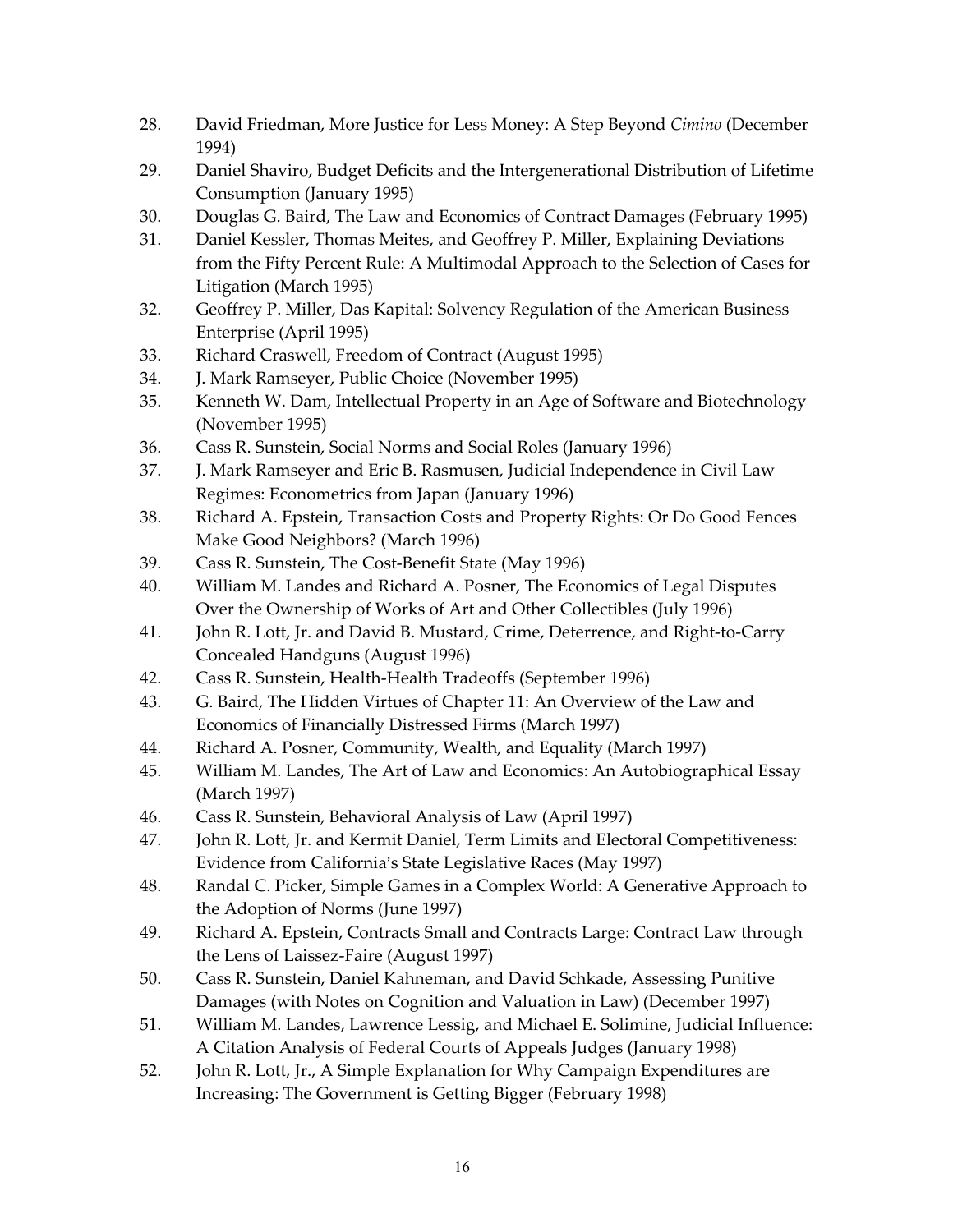- 53. Richard A. Posner, Values and Consequences: An Introduction to Economic Analysis of Law (March 1998)
- 54. Denise DiPasquale and Edward L. Glaeser, Incentives and Social Capital: Are Homeowners Better Citizens? (April 1998)
- 55. Christine Jolls, Cass R. Sunstein, and Richard Thaler, A Behavioral Approach to Law and Economics (May 1998)
- 56. John R. Lott, Jr., Does a Helping Hand Put Others At Risk?: Affirmative Action, Police Departments, and Crime (May 1998)
- 57. Cass R. Sunstein and Edna Ullmann-Margalit, Second-Order Decisions (June 1998)
- 58. Jonathan M. Karpoff and John R. Lott, Jr., Punitive Damages: Their Determinants, Effects on Firm Value, and the Impact of Supreme Court and Congressional Attempts to Limit Awards (July 1998)
- 59. Kenneth W. Dam, Self-Help in the Digital Jungle (August 1998)
- 60. John R. Lott, Jr., How Dramatically Did Women's Suffrage Change the Size and Scope of Government? (September 1998)
- 61. Kevin A. Kordana and Eric A. Posner, A Positive Theory of Chapter 11 (October 1998)
- 62. David A. Weisbach, Line Drawing, Doctrine, and Efficiency in the Tax Law (November 1998)
- 63. Jack L. Goldsmith and Eric A. Posner, A Theory of Customary International Law (November 1998)
- 64. John R. Lott, Jr., Public Schooling, Indoctrination, and Totalitarianism (December 1998)
- 65. Cass R. Sunstein, Private Broadcasters and the Public Interest: Notes Toward A "Third Way" (January 1999)
- 66. Richard A. Posner, An Economic Approach to the Law of Evidence (February 1999)
- 67. Yannis Bakos, Erik Brynjolfsson, Douglas Lichtman, Shared Information Goods (February 1999)
- 68. Kenneth W. Dam, Intellectual Property and the Academic Enterprise (February 1999)
- 69. Gertrud M. Fremling and Richard A. Posner, Status Signaling and the Law, with Particular Application to Sexual Harassment (March 1999)
- 70. Cass R. Sunstein, Must Formalism Be Defended Empirically? (March 1999)
- 71. Jonathan M. Karpoff, John R. Lott, Jr., and Graeme Rankine, Environmental Violations, Legal Penalties, and Reputation Costs (March 1999)
- 72. Matthew D. Adler and Eric A. Posner, Rethinking Cost-Benefit Analysis (April 1999)
- 73. John R. Lott, Jr. and William M. Landes, Multiple Victim Public Shooting, Bombings, and Right-to-Carry Concealed Handgun Laws: Contrasting Private and Public Law Enforcement (April 1999)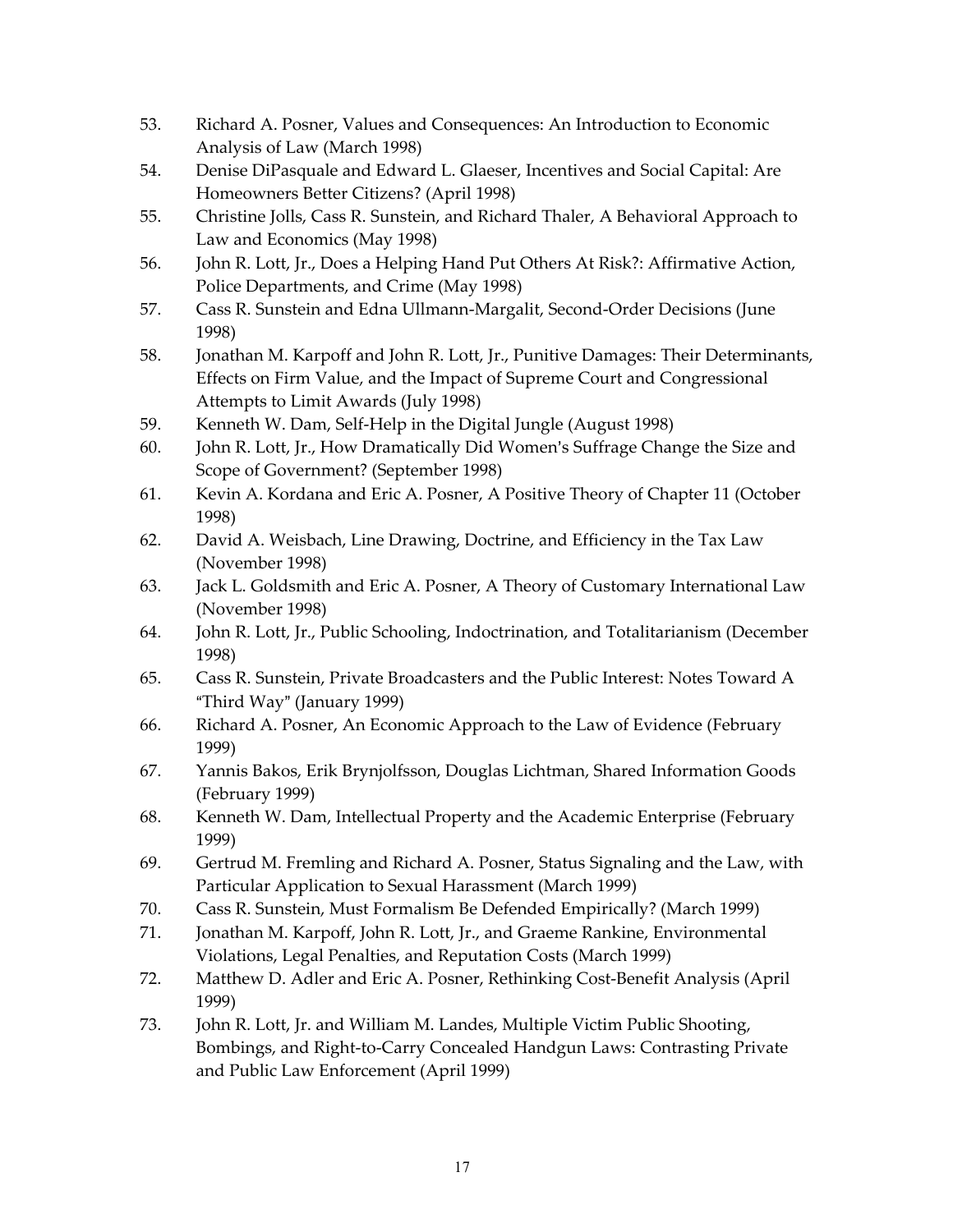- 74. Lisa Bernstein, The Questionable Empirical Basis of Article 2's Incorporation Strategy: A Preliminary Study (May 1999)
- 75. Richard A. Epstein, Deconstructing Privacy: and Putting It Back Together Again (May 1999)
- 76. William M. Landes, Winning the Art Lottery: The Economic Returns to the Ganz Collection (May 1999)
- 77. Cass R. Sunstein, David Schkade, and Daniel Kahneman, Do People Want Optimal Deterrence? (June 1999)
- 78. Tomas J. Philipson and Richard A. Posner, The Long-Run Growth in Obesity as a Function of Technological Change (June 1999)
- 79. David A. Weisbach, Ironing Out the Flat Tax (August 1999)
- 80. Eric A. Posner, A Theory of Contract Law under Conditions of Radical Judicial Error (August 1999)
- 81. David Schkade, Cass R. Sunstein, and Daniel Kahneman, Are Juries Less Erratic than Individuals? Deliberation, Polarization, and Punitive Damages (September 1999)
- 82. Cass R. Sunstein, Nondelegation Canons (September 1999)
- 83. Richard A. Posner, The Theory and Practice of Citations Analysis, with Special Reference to Law and Economics (September 1999)
- 84. Randal C. Picker, Regulating Network Industries: A Look at *Intel* (October 1999)
- 85. Cass R. Sunstein, Cognition and Cost-Benefit Analysis (October 1999)
- 86. Douglas G. Baird and Edward R. Morrison, Optimal Timing and Legal Decisionmaking: The Case of the Liquidation Decision in Bankruptcy (October 1999)
- 87. Gertrud M. Fremling and Richard A. Posner, Market Signaling of Personal Characteristics (November 1999)
- 88. Matthew D. Adler and Eric A. Posner, Implementing Cost-Benefit Analysis When Preferences Are Distorted (November 1999)
- 89. Richard A. Posner, Orwell versus Huxley: Economics, Technology, Privacy, and Satire (November 1999)
- 90. David A. Weisbach, Should the Tax Law Require Current Accrual of Interest on Derivative Financial Instruments? (December 1999)
- 91. Cass R. Sunstein, The Law of Group Polarization (December 1999)
- 92. Eric A. Posner, Agency Models in Law and Economics (January 2000)
- 93. Karen Eggleston, Eric A. Posner, and Richard Zeckhauser, Simplicity and Complexity in Contracts (January 2000)
- 94. Douglas G. Baird and Robert K. Rasmussen, Boyd's Legacy and Blackstone's Ghost (February 2000)
- 95. David Schkade, Cass R. Sunstein, Daniel Kahneman, Deliberating about Dollars: The Severity Shift (February 2000)
- 96. Richard A. Posner and Eric B. Rasmusen, Creating and Enforcing Norms, with Special Reference to Sanctions (March 2000)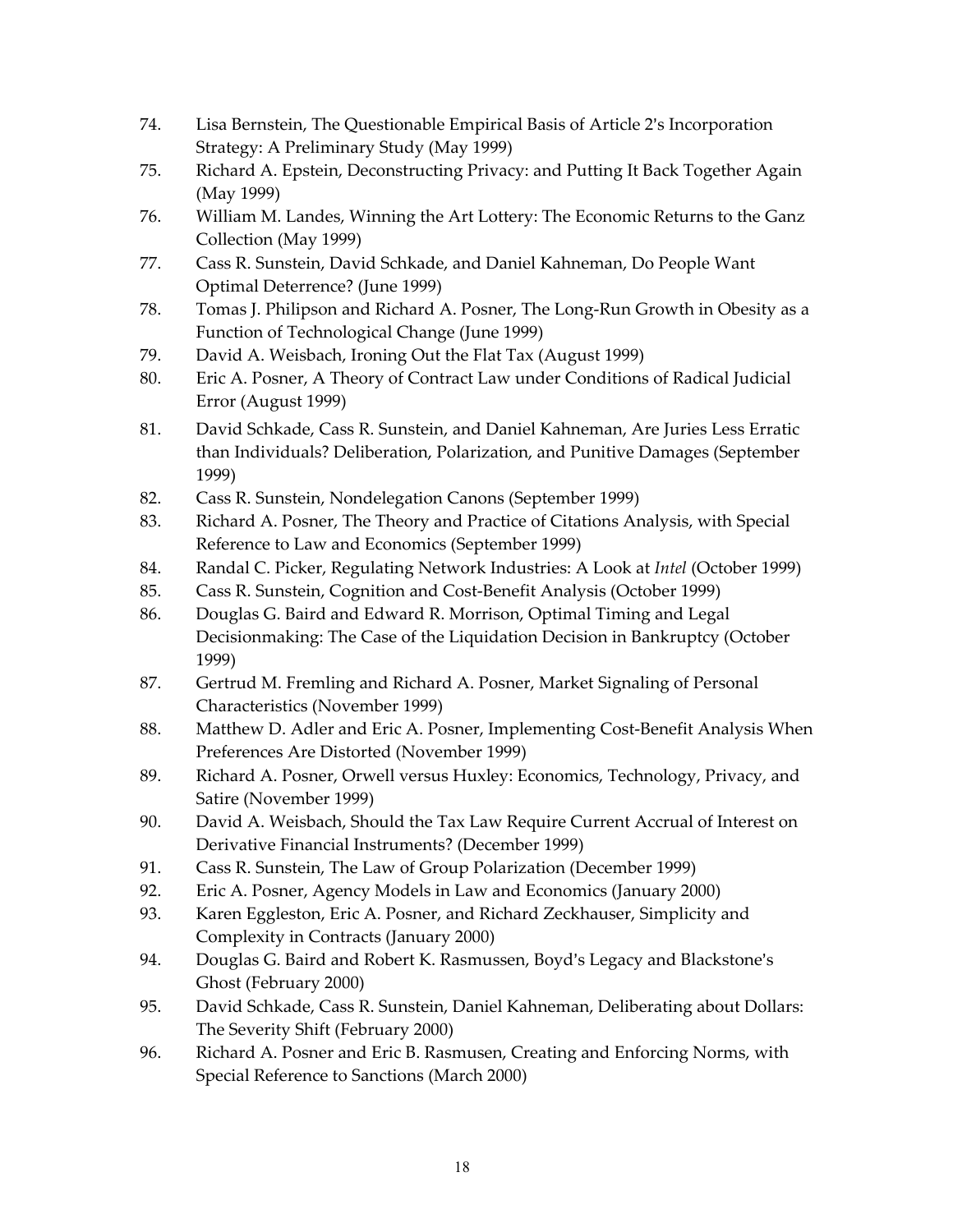- 97. Douglas Lichtman, Property Rights in Emerging Platform Technologies (April 2000)
- 98. Cass R. Sunstein and Edna Ullmann-Margalit, Solidarity in Consumption (May 2000)
- 99. David A. Weisbach, An Economic Analysis of Anti-Tax Avoidance Laws (May 2000, revised May 2002)
- 100. Cass R. Sunstein, Human Behavior and the Law of Work (June 2000)
- 101. William M. Landes and Richard A. Posner, Harmless Error (June 2000)
- 102. Robert H. Frank and Cass R. Sunstein, Cost-Benefit Analysis and Relative Position (August 2000)
- 103. Eric A. Posner, Law and the Emotions (September 2000)
- 104. Cass R. Sunstein, Cost-Benefit Default Principles (October 2000)
- 105. Jack Goldsmith and Alan Sykes, The Dormant Commerce Clause and the Internet (November 2000)
- 106. Richard A. Posner, Antitrust in the New Economy (November 2000)
- 107. Douglas Lichtman, Scott Baker, and Kate Kraus, Strategic Disclosure in the Patent System (November 2000)
- 108. Jack L. Goldsmith and Eric A. Posner, Moral and Legal Rhetoric in International Relations: A Rational Choice Perspective (November 2000)
- 109. William Meadow and Cass R. Sunstein, Statistics, Not Experts (December 2000)
- 110. Saul Levmore, Conjunction and Aggregation (December 2000)
- 111. Saul Levmore, Puzzling Stock Options and Compensation Norms (December 2000)
- 112. Richard A. Epstein and Alan O. Sykes, The Assault on Managed Care: Vicarious Liability, Class Actions and the Patient's Bill of Rights (December 2000)
- 113. William M. Landes, Copyright, Borrowed Images and Appropriation Art: An Economic Approach (December 2000)
- 114. Cass R. Sunstein, Switching the Default Rule (January 2001)
- 115. George G. Triantis, Financial Contract Design in the World of Venture Capital (January 2001)
- 116. Jack Goldsmith, Statutory Foreign Affairs Preemption (February 2001)
- 117. Richard Hynes and Eric A. Posner, The Law and Economics of Consumer Finance (February 2001)
- 118. Cass R. Sunstein, Academic Fads and Fashions (with Special Reference to Law) (March 2001)
- 119. Eric A. Posner, Controlling Agencies with Cost-Benefit Analysis: A Positive Political Theory Perspective (April 2001)
- 120. Douglas G. Baird, Does Bogart Still Get Scale? Rights of Publicity in the Digital Age (April 2001)
- 121. Douglas G. Baird and Robert K. Rasmussen, Control Rights, Priority Rights and the Conceptual Foundations of Corporate Reorganization (April 2001)
- 122. David A. Weisbach, Ten Truths about Tax Shelters (May 2001)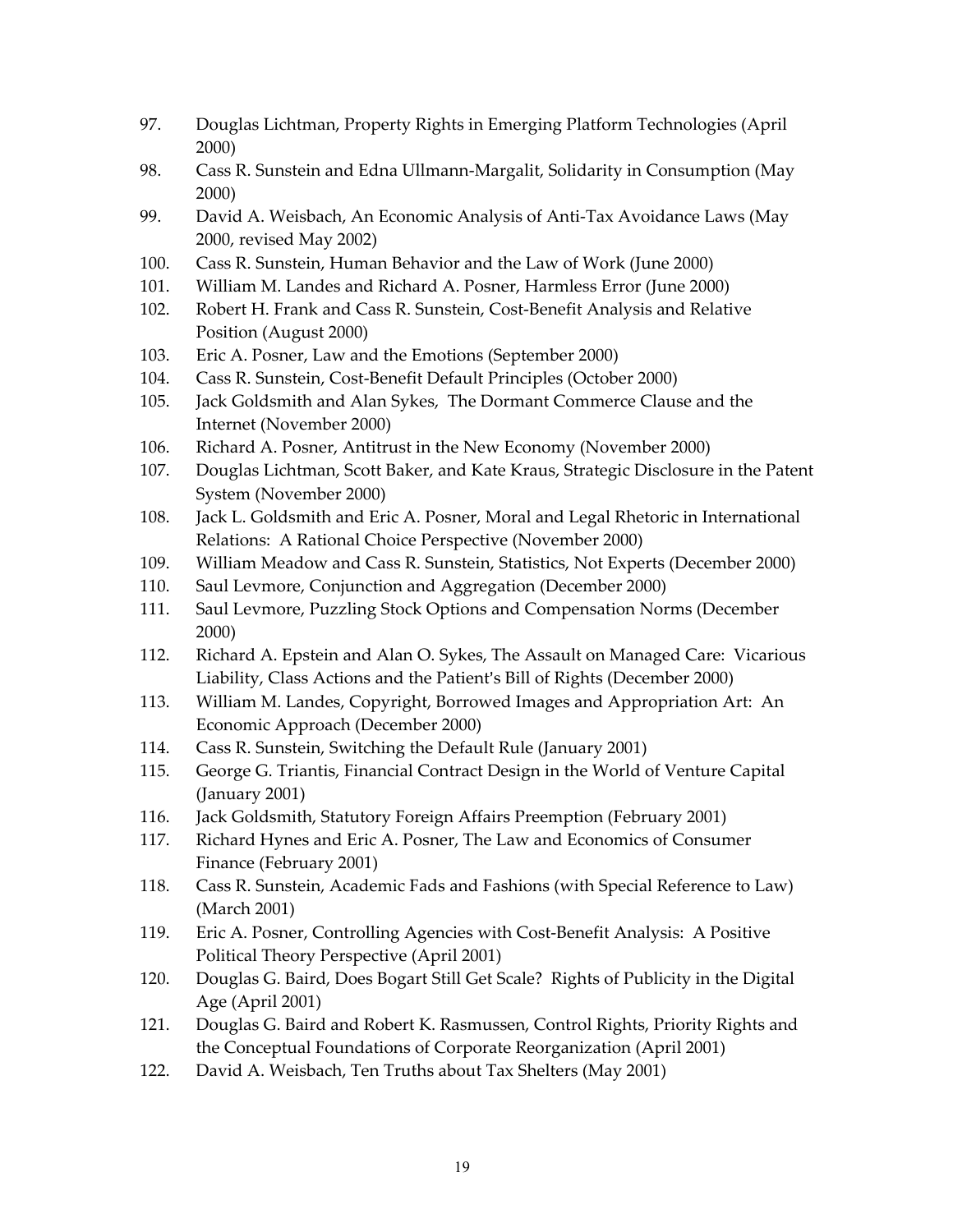- 123. William M. Landes, What Has the Visual Arts Rights Act of 1990 Accomplished? (May 2001)
- 124. Cass R. Sunstein, Social and Economic Rights? Lessons from South Africa (May 2001)
- 125. Christopher Avery, Christine Jolls, Richard A. Posner, and Alvin E. Roth, The Market for Federal Judicial Law Clerks (June 2001)
- 126. Douglas G. Baird and Edward R. Morrison, Bankruptcy Decision Making (June 2001)
- 127. Cass R. Sunstein, Regulating Risks after ATA (June 2001)
- 128. Cass R. Sunstein, The Laws of Fear (June 2001)
- 129. Richard A. Epstein, In and Out of Public Solution: The Hidden Perils of Property Transfer (July 2001)
- 130. Randal C. Picker, Pursuing a Remedy in *Microsoft*: The Declining Need for Centralized Coordination in a Networked World (July 2001)
- 131. Cass R. Sunstein, Daniel Kahneman, David Schkade, and Ilana Ritov, Predictably Incoherent Judgments (July 2001)
- 132. Eric A. Posner, Courts Should Not Enforce Government Contracts (August 2001)
- 133. Lisa Bernstein, Private Commercial Law in the Cotton Industry: Creating Cooperation through Rules, Norms, and Institutions (August 2001)
- 134. Richard A. Epstein, The Allocation of the Commons:Parking and Stopping on the Commons (August 2001)
- 135. Cass R. Sunstein, The Arithmetic of Arsenic (September 2001)
- 136. Eric A. Posner, Richard Hynes, and Anup Malani, The Political Economy of Property Exemption Laws (September 2001)
- 137. Eric A. Posner and George G. Triantis, Covenants Not to Compete from an Incomplete Contracts Perspective (September 2001)
- 138. Cass R. Sunstein, Probability Neglect: Emptions, Worst Cases, and Law (November 2001)
- 139. Randall S. Kroszner and Philip E. Strahan, Throwing Good Money after Bad? Board Connections and Conflicts in Bank Lending (December 2001)
- 140. Alan O. Sykes, TRIPs, Pharmaceuticals, Developing Countries, and the Doha "Solution" (February 2002)
- 141. Edna Ullmann-Margalit and Cass R. Sunstein, Inequality and Indignation (February 2002)
- 142. Daniel N. Shaviro and David A. Weisbach, The Fifth Circuit Gets It Wrong in *Compaq v. Commissioner* (February 2002) (Published in *Tax Notes*, January 28, 2002)
- 143. Warren F. Schwartz and Alan O. Sykes, The Economic Structure of Renegotiation and Dispute Resolution in the WTO/GATT System (March 2002, *Journal of Legal Studies* 2002)
- 144. Richard A. Epstein, HIPAA on Privacy: Its Unintended and Intended Consequences (March 2002, forthcoming *Cato Journal*, summer 2002)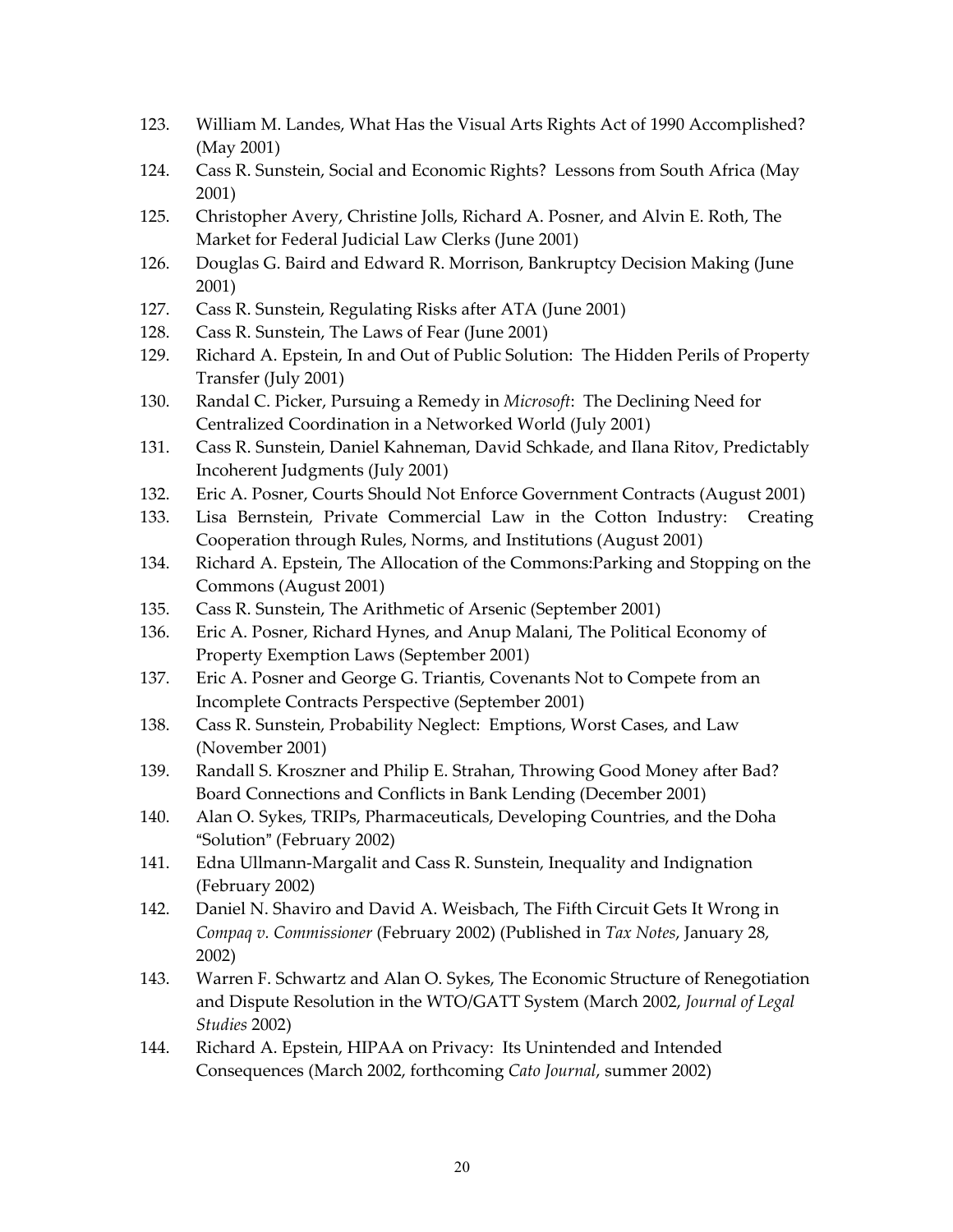- 145. David A. Weisbach, Thinking Ouside the Little Boxes (March 2002, *Texas Law Review*)
- 146. Eric A. Posner, Economic Analysis of Contract Law after Three Decades: Success or Failure (March 2002)
- 147. Randal C. Picker, Copyright as Entry Policy: The Case of Digital Distribution (April 2002, The Antitrust Bulletin)
- 148. David A. Weisbach, Taxes and Torts in the Redistribution of Income (April 2002, Coase Lecture February 2002)
- 149. Cass R. Sunstein, Beyond the Precautionary Principle (April 2002)
- 150. Robert W. Hahn and Cass R. Sunstein, A New Executive Order for Improving Federal Regulation? Deeper and Wider Cost-Benefit Analysis (April 2002)
- 151. Douglas Lichtman, Copyright as a Rule of Evidence (May 2002, updated January 2003)
- 152. Richard A. Epstein, Steady the Course: Property Rights in Genetic Material (May 2002)
- 153. Jack Goldsmith and Cass R. Sunstein, Military Tribunals and Legal Culture: What a Difference Sixty Years Makes (June 2002)
- 154. William M. Landes and Richard A. Posner, Indefinitely Renewable Copyright (July 2002)
- 155. Anne Gron and Alan O. Sykes, Terrorism and Insurance Markets: A Role for the Government as Insurer? (July 2002)
- 156. Cass R. Sunstein and Adrian Vermeule, Interpretation and Institutions (July 2002)
- 157. Cass R. Sunstein, The Rights of Animals: A Very Short Primer (August 2002)
- 158. Cass R. Sunstein, Avoiding Absurdity? A New Canon in Regulatory Law (with Notes on Interpretive Theory) (August 2002)
- 159. Randal C. Picker, From Edison to the Broadcast Flag: Mechanisms of Consent and Refusal and the Propertization of Copyright (September 2002)
- 160. Eric A. Posner, A Theory of the Laws of War (September 2002)
- 161 Eric A. Posner, Probability Errors: Some Positive and Normative Implications for Tort and Contract Law (September 2002)
- 162. Lior Jacob Strahilevitz, Charismatic Code, Social Norms, and the Emergence of Cooperation on the File-Swapping Networks (September 2002)
- 163. David A. Weisbach, Does the X-Tax Mark the Spot? (September 2002)
- 164. Cass R. Sunstein, Conformity and Dissent (September 2002)
- 165. Cass R. Sunstein, Hazardous Heuristics (October 2002)
- 166. Douglas Lichtman, Uncertainty and the Standard for Preliminary Relief (October 2002)
- 167. Edward T. Swaine, Rational Custom (November 2002)
- 168. Julie Roin, Truth in Government: Beyond the Tax Expenditure Budget (November 2002)
- 169. Avraham D. Tabbach, Criminal Behavior, Sanctions, and Income Taxation: An Economic Analysis (November 2002)